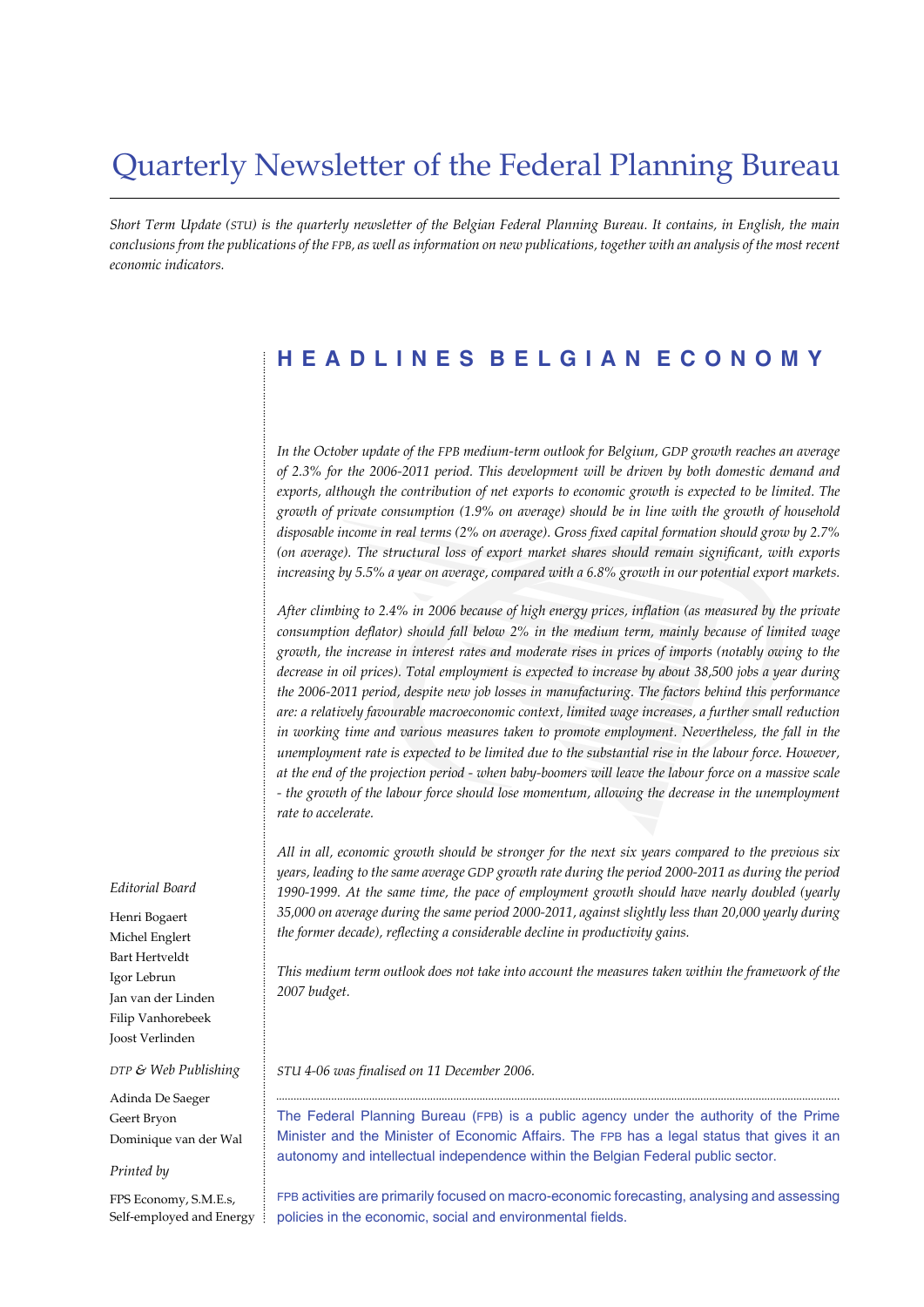# Table of Contents

| • Promoting an innovative economy: the Belgian National Reform Programme                        |  |
|-------------------------------------------------------------------------------------------------|--|
|                                                                                                 |  |
| · Economic outlook for 2006-2011, dated October 2006                                            |  |
|                                                                                                 |  |
| • Economic forecasts for Belgium by different institutions                                      |  |
| • Economic forecasts for the euro area by different institutions                                |  |
|                                                                                                 |  |
| • Introduction                                                                                  |  |
| · Policy objectives: productivity and employment                                                |  |
| · Policy objectives: openness and FDI                                                           |  |
| · Policy objectives: environment                                                                |  |
| • Micro-economic: R&D and innovation                                                            |  |
| · Micro-economic: communications                                                                |  |
| · Micro-economic: internal market and competition                                               |  |
| • Micro-economic: network industries                                                            |  |
| · Micro-economic: taxation and business climate                                                 |  |
| • Labour market: participation                                                                  |  |
| · Labour market: social cohesion                                                                |  |
| • Labour market: education                                                                      |  |
|                                                                                                 |  |
| • The Lisbon Strategy: structural policy in Europe and Belgium                                  |  |
| • Simulating the impact of the pension bonus on the financial implications of working<br>longer |  |
| · Impact of vocational training for the unemployed on employment duration                       |  |
| . Qualitative employment data for Belgium, a SAM-approach for the period 1999-2005              |  |
| • Other Recent Publications                                                                     |  |
| • Recent history of major economic policy measures                                              |  |
|                                                                                                 |  |
|                                                                                                 |  |
|                                                                                                 |  |
|                                                                                                 |  |
|                                                                                                 |  |
|                                                                                                 |  |
|                                                                                                 |  |
|                                                                                                 |  |

All FPB publications, mentioned in this STU, can be obtained either by sending a fax  $\frac{1}{2}$  (+32 2 5077373) or by filling in the necessary form on our Internet site (http://www.plan.be).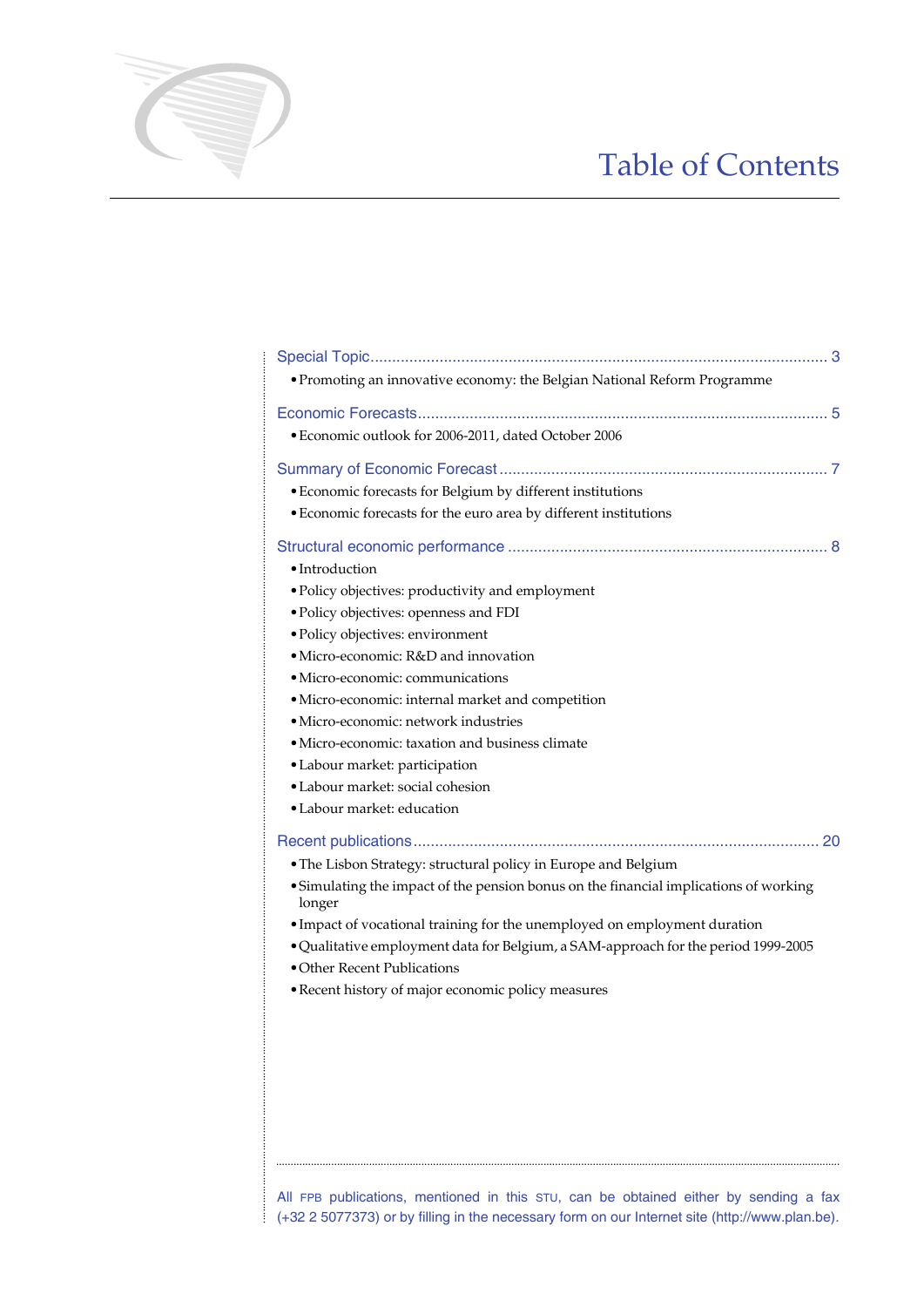#### **Promoting an innovative economy: the Belgian National Reform Programme**

The object of this article is to present the Belgian action plan on investing in knowledge and innovation and the main measures already taken as explained in the 2006 Belgian progress report to the National Reform Programme (www.be2010.eu). The FPB participates in the preparation of these reports.

#### **Innovation and economic performance**

The long-term growth performance of Belgium depends on many factors, one of them being its ability to innovate. For this reason, the federal and regional governments have put innovation policies high on the political agenda.

Graph 1 shows the relationship between the Summary Innovation Index (SII) as developed by the European Commission and an economic performance indicator (the annual growth rate over the 2000-2005 period of total factor productivity). The SII is a composite indicator taking into account innovation drivers, knowledge creation, entrepreneurship, applications and intellectual property. The use of a composite indicator is open to criticism, but it has the advantage of bringing together many different aspects of innovation. The total factor productivity (TFP) indicator is an indication of the technical progress of the economy (brought about by *inter alia* innovation) and influences productivity and economic growth positively.

Countries with high innovation scores also have a strong economic performance. This is shown here by the performance measured by TFP-growth.



#### **Graph 1 - Innovation performance and economic performance**

In a European context, Belgium is considered to be a slightly above-average performer. It is particularly strong in innovation drivers (such as tertiary education or broadband penetration) and knowledge creation (e.g. the amount of business-funded research done in universities or the public funding of innovation). On the weaker side, innovation applications should be mentioned (the share of high-tech exports or the share of employment in medium- or high-tech manufacturing).

The amount of R&D expenditure in the public and private sector in Belgium falls short of the 3%-objective. Recently, the share of R&D expenditure by the business sector has been falling. The provisional figure for total R&D expenditure for 2004 is 1.93% of GDP. In order to attain 3% in 2010, R&D expenditure has to increase by 1.07% of GDP, which implies considerably higher growth rates than those observed in the past 10 years.

Innovation policies are broader than research policies, which implies that many political bodies and actors are involved in the design of an innovation policy.

The renewed Lisbon Agenda (2005) puts a lot of emphasis on innovation policies in its overall aim to improve the growth performance and jobs creation in the European Union. "Integrated Guidelines" were drawn up in the area of innovation and in other areas and became the central instrument for coordinating economic policy in the EU. Within the context of the renewed Lisbon Agenda, each Member State has to submit a National Reform Programme (NRP) every three years, in which the Member State draws up the political priorities to achieve the Lisbon goals. In the framework of these programmes, the Member States of the EU will ensure the transposition of the European objectives to the national level. Indeed, the major part of economic policy is determined at the national, and not the European, level.

The first programme of this kind, drawn up in October 2005, covered the period 2005 – 2008. In the course of the second and third years of the cycle (2006 and 2007), progress reports are intended to pinpoint the priorities that have already been achieved and the way in which these priorities have possibly changed. In 2008, new Integrated Guidelines will be fixed and new priorities will be included in the NRPs. The Belgian progress report was approved in October 2006. It gives a description of the measures taken from October 2005 to October 2006 and announced in the Belgian NRP 2005-2008.

# **Innovation policy in the Belgian progress report to the NRP 2005-2008**

As stated in the National Reform Program for 2005-2008, R&D and innovation are one of the six priorities of the Belgian authorities. The efforts being made by every authority aim to:

• promote R&D by increasing private and public invest-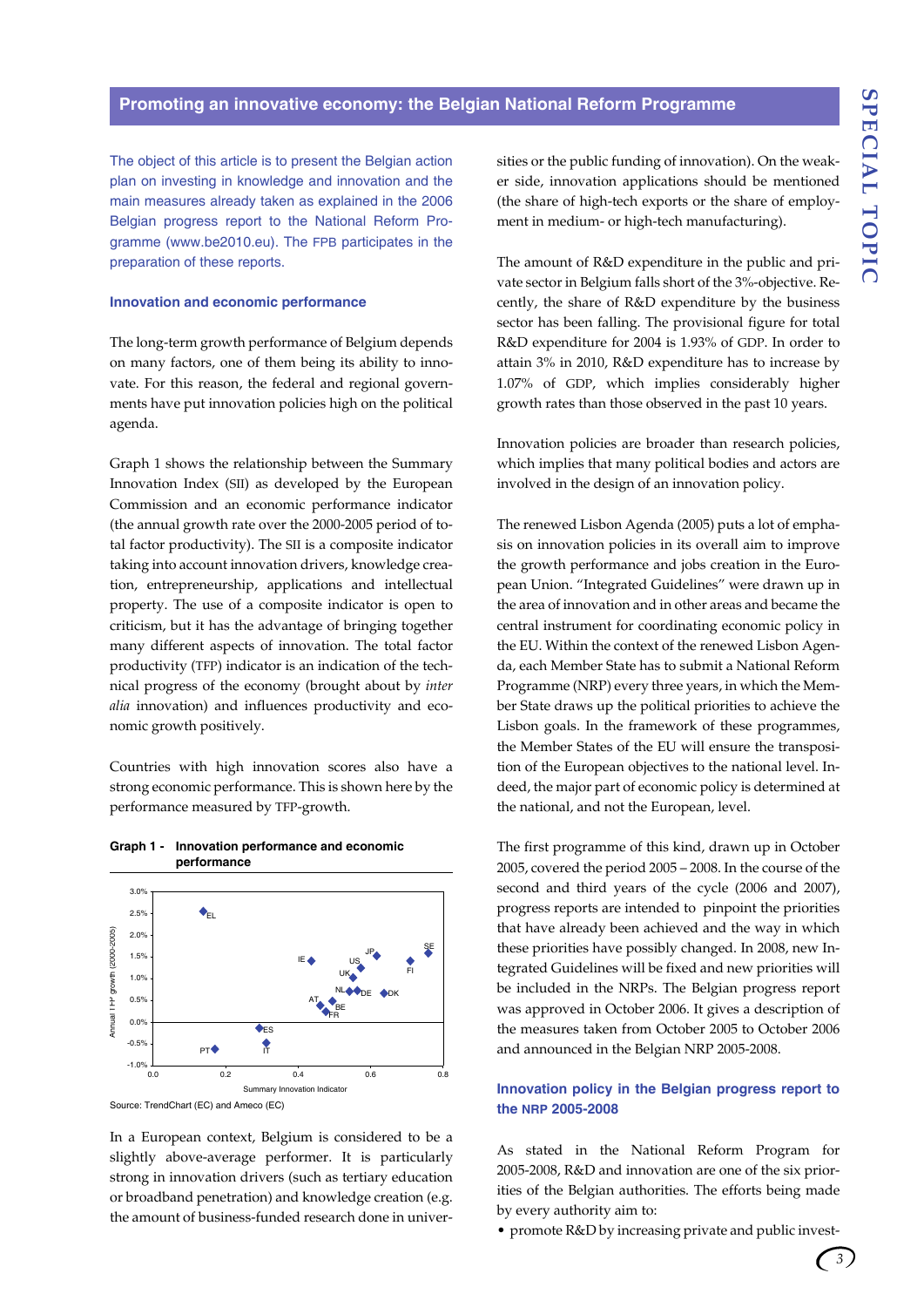ment in R&D, by strengthening networking and internationalisation of research and by supporting knowledge transfer and enhancement of research activities;

- boost human resources in R&D:
- promote the dissemination and use of ICT.

# **Measures to promote private and public R&D**

All of the public authorities have raised their R&D budget in 2006. According to an initial estimate, government budget allocations for R&D are expected to rise by around 8% in 2006. This means that government funding on R&D should rise slightly from the 0.58% of GDP observed in 2005.

The policy of clustering innovative players has been strengthened by the development of competitiveness and competence poles bringing together businesses, training centres and public and private research centres in a bid to achieve excellence in key sectors at international level. The Walloon government selected four poles (life sciences, air and space transport, agro-industry and transport and logistics) and 20 or so research projects. Brussels is focusing on three key sectors of innovation: ICT, health and the environment. Flanders is continuing to invest in the competence poles (the automotive sector, logistics, mechatronics and geo-information) and strategic research. The strategic research centres are geared towards excellence at international level in four sectors: micro-electronics and nanotechnology, biotechnology, the environment and energy, and broadband technologies.

To ensure that investment in research bears fruit, the conversion of research results into industrial activity is being promoted by partnerships between universities, research centres and businesses, and by the transfer of knowledge and technologies between these actors. The different Belgian governments have improved their patents and intellectual property legislation in order to make access to patents easier, especially for SMEs, and to strengthen the protection of intellectual property. The regions have also set up incubation centres (for biotechnology by the Flemish, Walloon and Brussels regions and for NICT by the Brussels region). Moreover, the Walloon region has set up a Technology Promotion Agency in a bid to enhance the transfer of research findings to the business world. The industrial research fund, which allows universities to pursue their own applied research policy aimed at economic ends and to work in partnership with businesses, was also enlarged. In 2006, Brussels launched the 'Spin-off in Brussels' program which offers academic researchers funding for two or three years so that they can start up their own spin-off company. Also in 2006, the Walloon Region stepped up its financial support for spin-offs and spin-outs and launched a postdoctoral programme called FIRST to provide partial funding for a two-year R&D project.

## **Measures to boost human resources in R&D**

To strengthen job creation for researchers, a 50% reduction in withholding tax for them has been in force since October 2005. This applies to private companies that employ researchers as part of scientific research projects conducted in partnership with universities, higher education establishments in the EEA or approved scientific institutions. From July 2006, this reduction applies to all personnel (except administrative and sales staff) of small, 'new' companies (i.e. under 10 years old) that spend at least 15% of their budget on R&D. Finally, since January 2006 companies have had their withholding tax reduced (currently by 25%) for researchers with a doctorate in sciences or applied sciences, medicine, veterinary medicine or civil engineering. In March 2006, this measure was extended to include researchers from the biomedical sector, agricultural engineers and researchers in chemistry, biology and physics.

In 2006, Flanders launched the Methusalem programme, under which universities receive long-term funding each year to enable high-level researchers to continue their research projects. The region has also launched the Odysseus programme to attract top foreign researchers, by offering them substantial funding for a period of five years so that they can assemble a research team.

Finally, work is under way to encourage more school students to study science and technology subjects at university, for example by organising competitions on scientific themes.

#### **Measures to promote the dissemination and use of ICT**

The Belgian 'e-government' policy consists of three main elements: promoting IT at government level, promoting IT within society and exporting Belgium's ICT expertise. The measures adopted include developing a national action plan to bridge the digital divide, supplying the 'Internet for all' package at the lowest possible price, making adults and children more knowlegeable about PCs and the Internet, developing a technical infrastructure and introducing transparent standards for exchanges between public administrations, taking part in a European e-Government Resource Network, bringing in the electronic ID card and encouraging the development of e-Procurement, e-Health and e-Justice.

Finally, higher education establishments in both Wallonia and Flanders will enjoy ultra-high-speed Internet access (one gigabit per second) in 2007 thanks to collaboration with the Federal Public Service BELNET.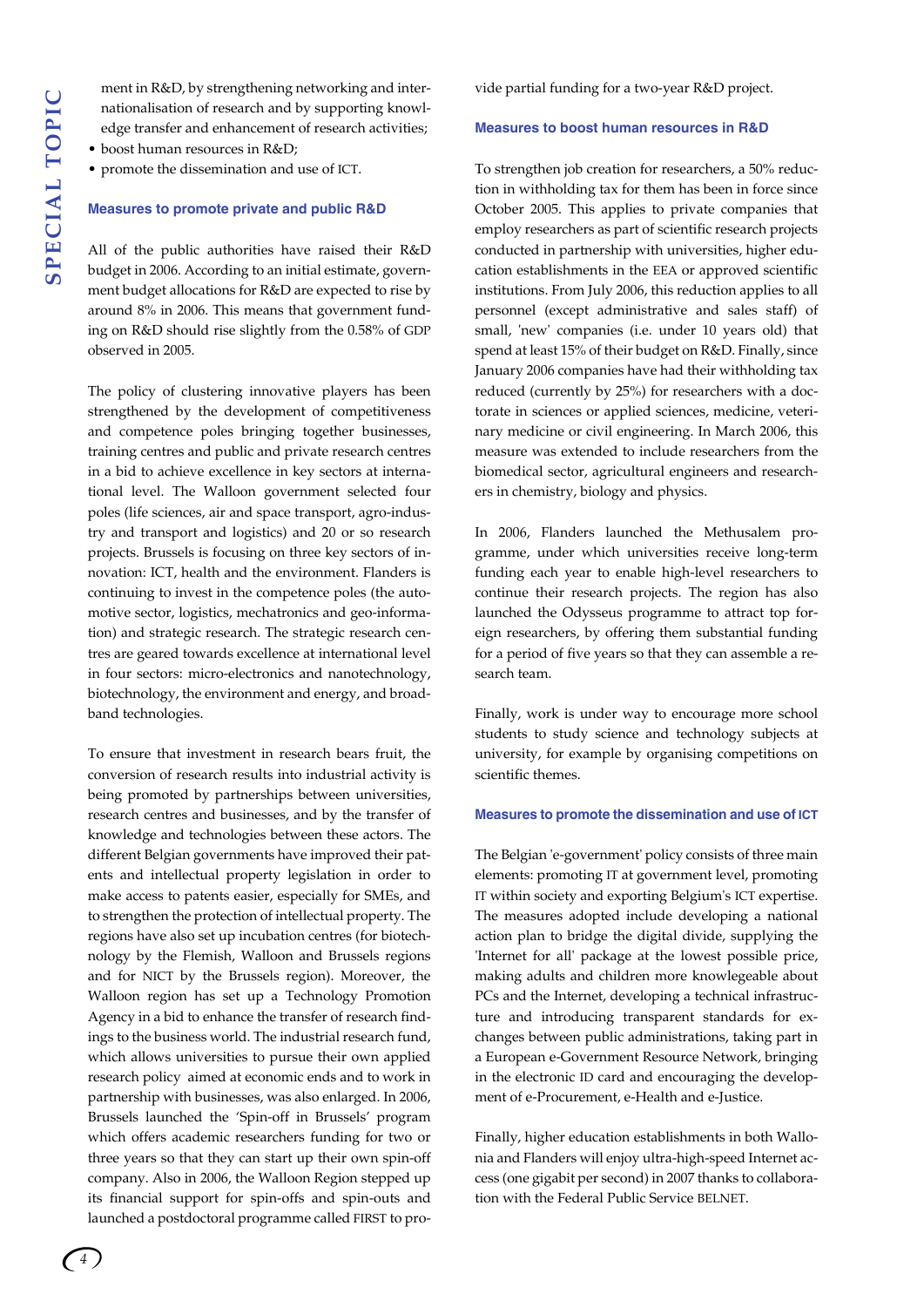## **Economic outlook for 2006-2011, dated October 2006**

In October the FPB prepared an update of its medium-term economic outlook from May 2006, covering the 2006-2011 period. This new outlook will serve as the macroeconomic basis for the calculations in the new Belgian Stability Program (prepared for the 2006-2010 period). This projection does not take into account the measures decided within the framework of the 2007 budget.

# Revised short-term and medium-term potential market development forecasts.

Based on an updated short-term forecast (see Economic forecasts 2006-2007, dated September 2006) and revised growth in potential export markets and in international prices up to 2011, the new medium-term forecast shows average GDP growth reaching 2.3% during the period 2006-2011 (2.2% for the period 2007-2011). As in the economic forecast for May 2006, this development can be largely accounted for by domestic demand, as well as by the performance of exports.

### **Graph 1 - Actual and potential GDP growth**



After moderate growth in 2005, private consumption should be more dynamic for the 2006-2011 period, mainly as a result of a favourable development in disposable household income (with a particular stimulus coming from reductions in personal income tax and the rise in employment). Gross fixed capital formation should continue to register sustained growth, attaining an average of 2.7% during the 2006-2011 period, mainly reflecting the increase in business investment.

Growth in exports should be 5.5% on average and the contribution of net exports to GDP growth is expected to be 0.2%-points. The external surplus, which fell strongly between 2002 and 2005, should increase again after 2007 and attain 3.1% of GDP in 2011 (partly as a result of the recovery in the terms of trade). The level of the external surplus in the medium term also reflects a relatively high level of domestic savings, compared to the European average.

#### Inflation will not exceed 2% on average

Limited wage increases (lower than productivity gains), the increase in interest rates and a moderate increase in imported costs (notably a slight decrease in oil prices) are the main factors accounting for an inflation rate that is expected to remain below 2% in the medium term.

# Employment growth not sufficient to cause a significant fall in the unemployment rate

In the context of a favourable macroeconomic evolution (average growth of GDP of 2.3% per year), domestic employment will probably increase substantially (0.9% per year; 231,000 extra jobs between 2005 and 2011, i.e. slightly more than during the preceding period 2000-2005). This increase is expected to be accompanied by ongoing structural shifts in the sectorial composition of employment. In manufacturing - which will benefit from an extension in targeted wage subsidies - the rate of job destruction is expected to diminish slightly, but a further loss of 33,000 jobs will still be incurred. Market services, on the other hand, should gain 258,000 jobs, bringing its share of total business sector employment to 74.7% in 2011 (54.0% in 1980 and 72.2% in 2005). Shifts of employment towards sectors with relatively low productivity gains explain the weakening of trend labour productivity growth in Belgium.

#### **Graph 2 - Employment and unemployment**



With the population of working age still growing considerably (by 0.3% per year on average, but strongly falling back towards the end of the period), the employment rate is expected to rise from 61.9% in 2005 to 64.2% in 2011, a significant increase, but still a far cry from the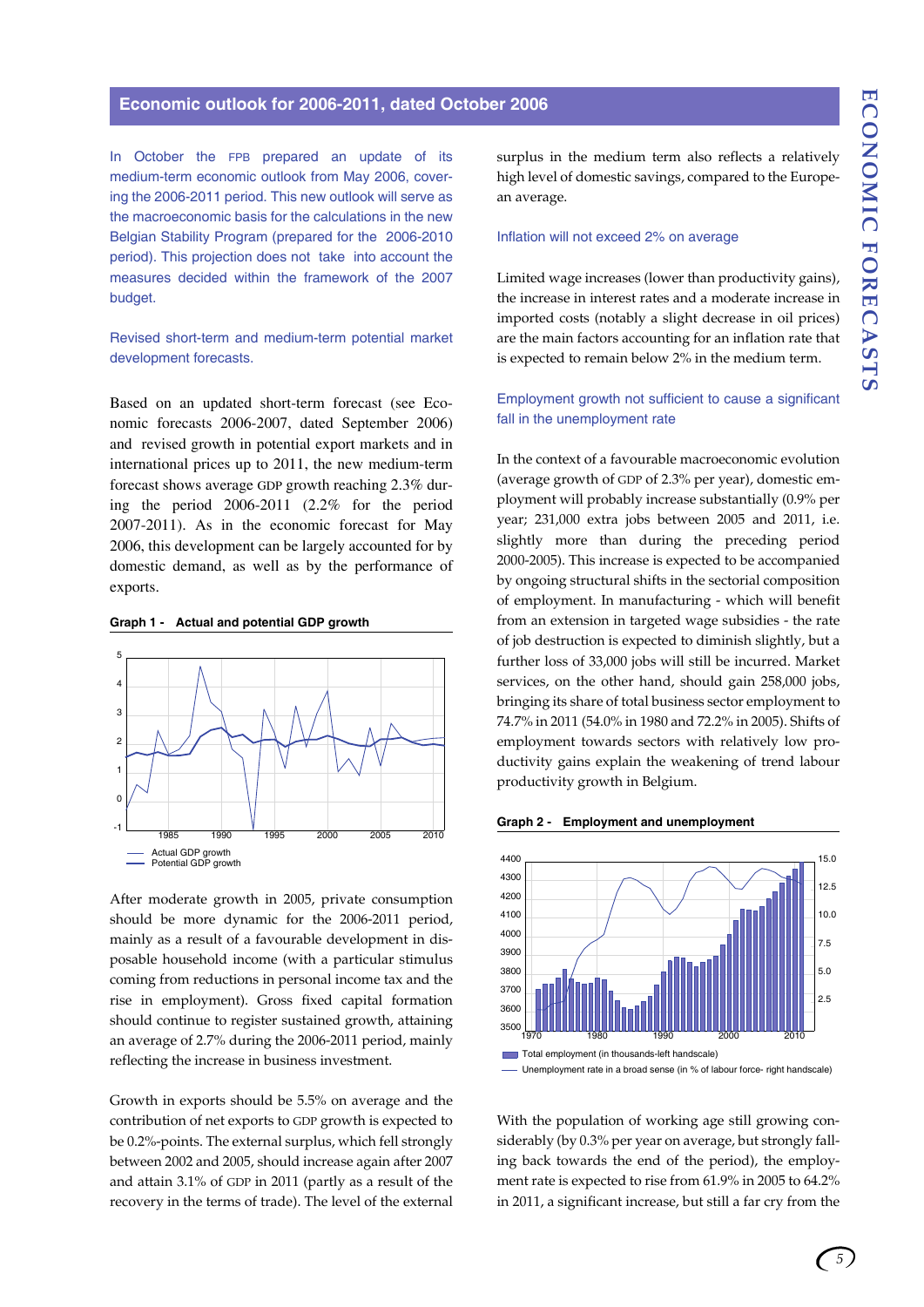original Lisbon objective (70%), which seems an unrealistic target for Belgium.

In view of the substantial rise in the labour force, net job creation will only be sufficient to force unemployment down gradually in absolute terms. The decrease in the unemployment rate (broad administrative measure) is limited (from 14.3% in 2005 to 12.7% in 2011) but is expected to intensify towards the end of the projection.

#### Public finances not balanced in the medium term

In the context of this projection, which does not take into account the measures decided within the framework of the 2007 budget, a net financing requirement for the general government should appear and the equilibrium will not be restored completely at the end of the projection period.

The objectives set out in the Stability Programme for the medium term (a financing capacity of 0.7% of GDP in 2009 and 1.5% of GDP in 2013) will not be reached without additional measures. Nevertheless, the total public debt to GDP ratio will continue to decline from 91.6 % in 2005 to 72.9 % in 2011.

**Graph 3 - Net lending (+) or net borrowing (-) of the general government**



Kyoto objectives not fulfilled in 2011

Due to high energy prices (which stimulate the penetration of energy-efficient technologies) and the reorganization of the industrial sector, final energy consumption should grow moderately by 0.7 % per year on average, whereas the energy-intensity of GDP should decrease yearly by 1.4 % on average. Total greenhouse gas emissions (CO<sub>2</sub>, CH<sub>4</sub>, N<sub>2</sub>O, HFC, PFC, SF<sub>6</sub>) should be stabilized due to moderate energy consumption and to structural changes in energy consumption from solid and liquid fuels to gaseous fuels, electricity and renewables. However, in 2011 total emissions are still expected to be 8.9% higher than the objective (i.e. the same result as in 2005). Further efforts should be made to reach the target defined by the Kyoto Protocol.

**Table 1 - Key figures for the updated medium-term economic outlook in October 2006**  (period averages - changes in volume unless otherwise stated)

|                                                   | 1990-1999 | 2000-2005 | 2006-2011 |
|---------------------------------------------------|-----------|-----------|-----------|
| Potential export market                           | 6.2       | 5.8       | 6.8       |
| Private consumption                               | 1.9       | 1.5       | 1.9       |
| Public consumption                                | 1.6       | 2.1       | 2.1       |
| Gross fixed capital formation                     | 2.2       | 2.4       | 2.7       |
| Stock building (contribution to GDP growth)       | $-0.1$    | 0.1       | 0.0       |
| Final domestic demand                             | 1.8       | 1.9       | 2.1       |
| Exports                                           | 4.5       | 3.6       | 5.5       |
| Imports                                           | 4.2       | 3.6       | 5.4       |
| Net exports (contribution to GDP growth)          | 0.3       | 0.1       | 0.2       |
| GDP                                               | 2.1       | 1.9       | 2.3       |
| Private consumption prices                        | 1.8       | 2.3       | 2.0       |
| Real disposable household income                  | 2.0       | 0.7       | 2.0       |
| Domestic employment (annual changes in thousands) | 19.6      | 31.7      | 38.5      |
| Unemployment, FPB definition*                     |           |           |           |
| - thousands                                       | 642.2     | 710.3     | 652.7     |
| - % of labour force                               | 13.3      | 14.3      | 12.7      |
| Current account balance (% of GDP)*               | 5.2       | 1.9       | 3.1       |
| General government financing capacity (% of GDP)* | $-0.5$    | $-0.0$    | $-0.1$    |
| * end of period                                   |           |           |           |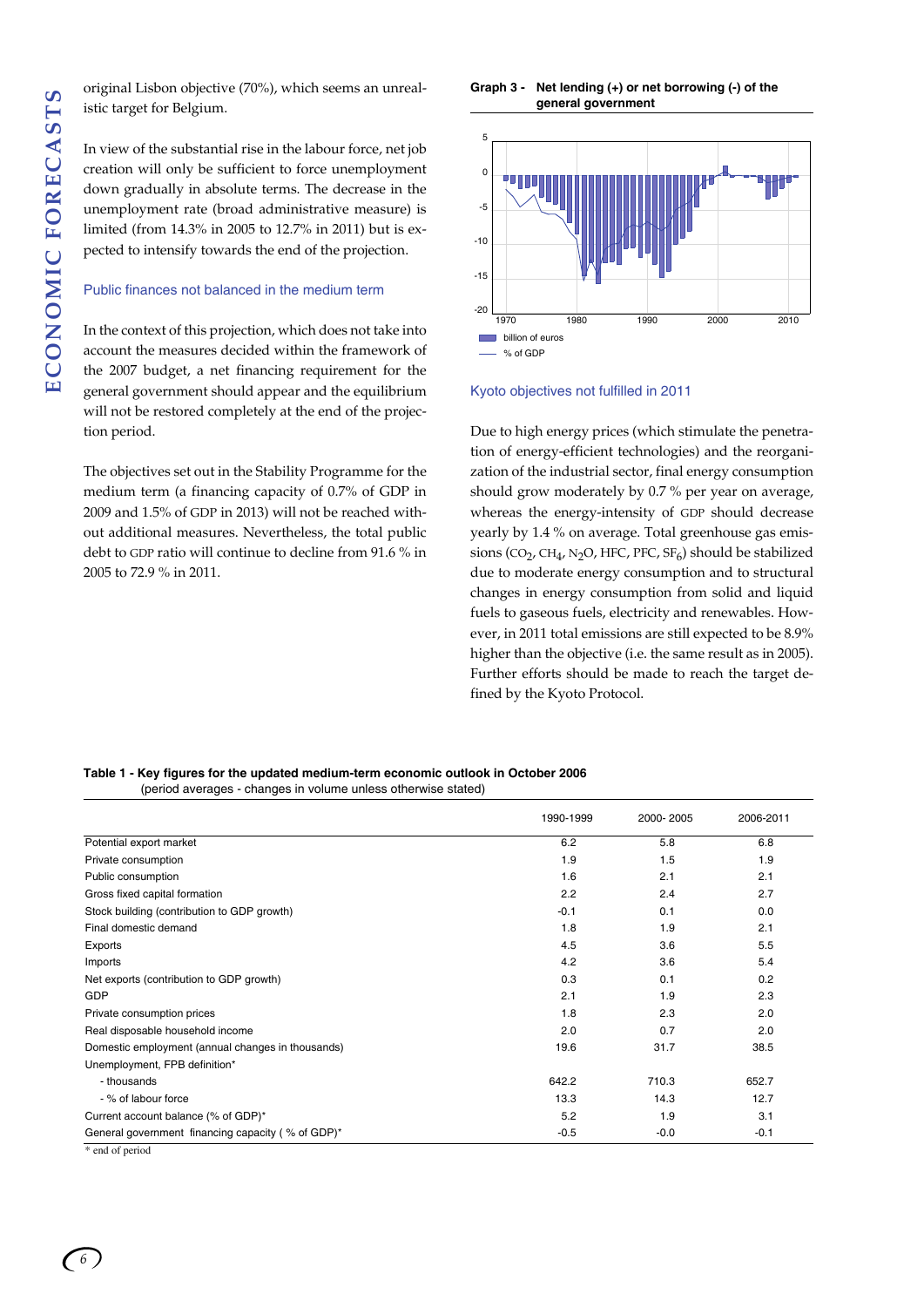# **Economic forecasts for Belgium by different institutions**

|                                   | GDP-growth |      | Inflation |      | Government Balance   |                | Date of |
|-----------------------------------|------------|------|-----------|------|----------------------|----------------|---------|
|                                   | 2006       | 2007 | 2006      | 2007 | 2006                 | 2007           | Update  |
| Federal Planning Bureau           | 2.7        | 2.2  | 1.9       | 1.9  |                      |                | 09/06   |
| <b>INR/ICN</b>                    | 2.7        | 2.2  | 1.9       | 1.9  | $\ddot{\phantom{a}}$ |                | 09/06   |
| National Bank of Belgium          | 3.0        | 2.1  | 1.7       | 1.8  | $-0.1$               | $-0.4$         | 12/06   |
| European Commission               | 2.7        | 2.3  | 2.4       | 1.8  | $-0.2$               | $-0.5$         | 11/06   |
| <b>OECD</b>                       | 2.9        | 2.3  | 2.4       | 1.7  | 0.0                  | $-0.2$         | 11/06   |
| <b>IMF</b>                        | 2.7        | 2.1  | 2.4       | 1.9  | 0.0                  | $-0.7$         | 09/06   |
| <b>ING</b>                        | 2.9        | 2.2  | 2.3       | 1.7  | $-0.1$               | $-0.2$         | 11/06   |
| Fortis Bank                       | 2.9        | 2.2  | 1.9       | 1.8  | 0.0                  | $-0.7$         | 11/06   |
| Dexia                             | 2.9        | 1.8  | 1.8       | 1.8  | $-0.1$               | $-0.1$         | 11/06   |
| <b>KBC Bank</b>                   | 2.7        | 1.7  | 1.8       | 2.1  | 0.0                  | $-0.8$         | 11/06   |
| Morgan Stanley                    |            |      |           |      |                      |                |         |
| Petercam                          | 2.7        | 1.75 | 1.9       | 1.6  | $-0.3$               | $-1.5$         | 11/06   |
| <b>IRES</b>                       | 2.8        | 2.3  | 1.8       | 1.5  | $-0.2$               | $-0.8$         | 10/06   |
| <b>DULBEA</b>                     |            |      |           |      |                      |                |         |
| Consensus Belgian Prime News      | 2.7        | 2.0  | 2.3       | 2.0  | $-0.1$               | $-0.6$         | 09/06   |
| <b>Consensus Economics</b>        | 2.5        | 2.1  | 2.2       | 1.9  | ä,                   |                | 10/06   |
| <b>Consensus The Economist</b>    | 2.8        | 2.0  | 2.2       | 1.9  | $\blacksquare$       | $\blacksquare$ | 12/06   |
| Consensus Wirtschaftsinstitute    | 2.7        | 2.3  | 2.4       | 2.0  | 0.0                  | 0.3            | 10/06   |
| Averages                          |            |      |           |      |                      |                |         |
| <b>All institutions</b>           | 2.8        | 2.1  | 2.1       | 1.8  | $-0.1$               | $-0.5$         |         |
| International public institutions | 2.8        | 2.2  | 2.4       | 1.8  | $-0.1$               | $-0.5$         |         |
| <b>Credit institutions</b>        | 2.8        | 1.9  | 2.0       | 1.9  | $-0.1$               | $-0.7$         |         |

# **Economic forecasts for the euro area by different institutions**

|                                          | GDP-growth<br>Inflation |      | Government Balance |      | Date of   |                |        |
|------------------------------------------|-------------------------|------|--------------------|------|-----------|----------------|--------|
|                                          |                         |      |                    |      |           |                |        |
|                                          | 2006                    | 2007 | 2006               | 2007 | 2006      | 2007           | update |
| European Commission                      | 2.6                     | 2.1  | 2.2                | 2.1  | $-2.4$    | $-1.5$         | 11/06  |
| <b>OECD</b>                              | 2.6                     | 2.2  | 2.2                | 1.9  | $-2.1$    | $-1.5$         | 11/06  |
| <b>IMF</b>                               | 2.4                     | 2.0  | 2.3                | 3.4  | $-2.0$    | $-1.9$         | 09/06  |
| <b>ING</b>                               | 2.7                     | 2.1  | 2.3                | 2.0  | $-2.3$    | $-2.6$         | 11/06  |
| Fortis Bank                              | 2.7                     | 2.3  | 2.2                | 2.3  | $-2.4$    | $-1.9$         | 11/06  |
| Dexia                                    | 2.6                     | 1.9  | 2.1                | 2.2  |           |                | 11/06  |
| <b>KBC Bank</b>                          | 2.6                     | 1.7  | 2.2                | 2.0  | $-2.1$    | $-1.7$         | 11/06  |
| Goldman Sachs                            | 2.7                     | 2.1  | 2.2                | 2.1  | $-2.2$    | $-1.8$         | 11/06  |
| Morgan Stanley                           | 2.6                     | 1.9  | 2.2                | 2.1  | $-2.0$    | $-1.5$         | 11/06  |
| <b>Consensus AIECE</b>                   | 2.5                     | 2.0  | 2.2                | 2.3  |           |                | 10/06  |
| <b>Consensus Economics</b>               | 2.6                     | 1.9  | 2.3                | 2.2  | $\bullet$ |                | 10/06  |
| Consensus Wirtschaftsforschungsinstitute | 2.6                     | 2.1  | 2.2                | 2.1  | $-2.2$    | $-1.6$         | 10/06  |
| <b>Consensus The Economist</b>           | 2.6                     | 1.9  | 2.2                | 2.1  |           | $\blacksquare$ | 12/06  |
| Averages                                 |                         |      |                    |      |           |                |        |
| <b>All institutions</b>                  | 2.6                     | 2.0  | 2.2                | 2.2  | $-2.2$    | $-1.8$         |        |
| International public institutions        | 2.5                     | 2.1  | 2.2                | 2.5  | $-2.2$    | $-1.6$         |        |
| <b>Credit institutions</b>               | 2.6                     | 2.0  | 2.2                | 2.1  | $-2.2$    | $-1.9$         |        |

Collaborating institutions for The Economist:

ABN Amro, Deutsche Bank, EIU, Goldman Sachs, HSBC Securities, KBC Bank, JPMorgan Chase, Morgan Stanley, Decision Economics, BNP Paribas, Citigroup, Scotiabank, UBS.

Wirtschaftforshungsinstitute:

Deutsches Institut für Wirtschaftsforschung (Berlin), Information- und Forschungsinstitut (München), Hamburgisches Welt-Wirtschafts Archiv<br>(Hamburg), Institut für Weltwirtschaft (Kiel), Rheinisch-Westfälische Institut für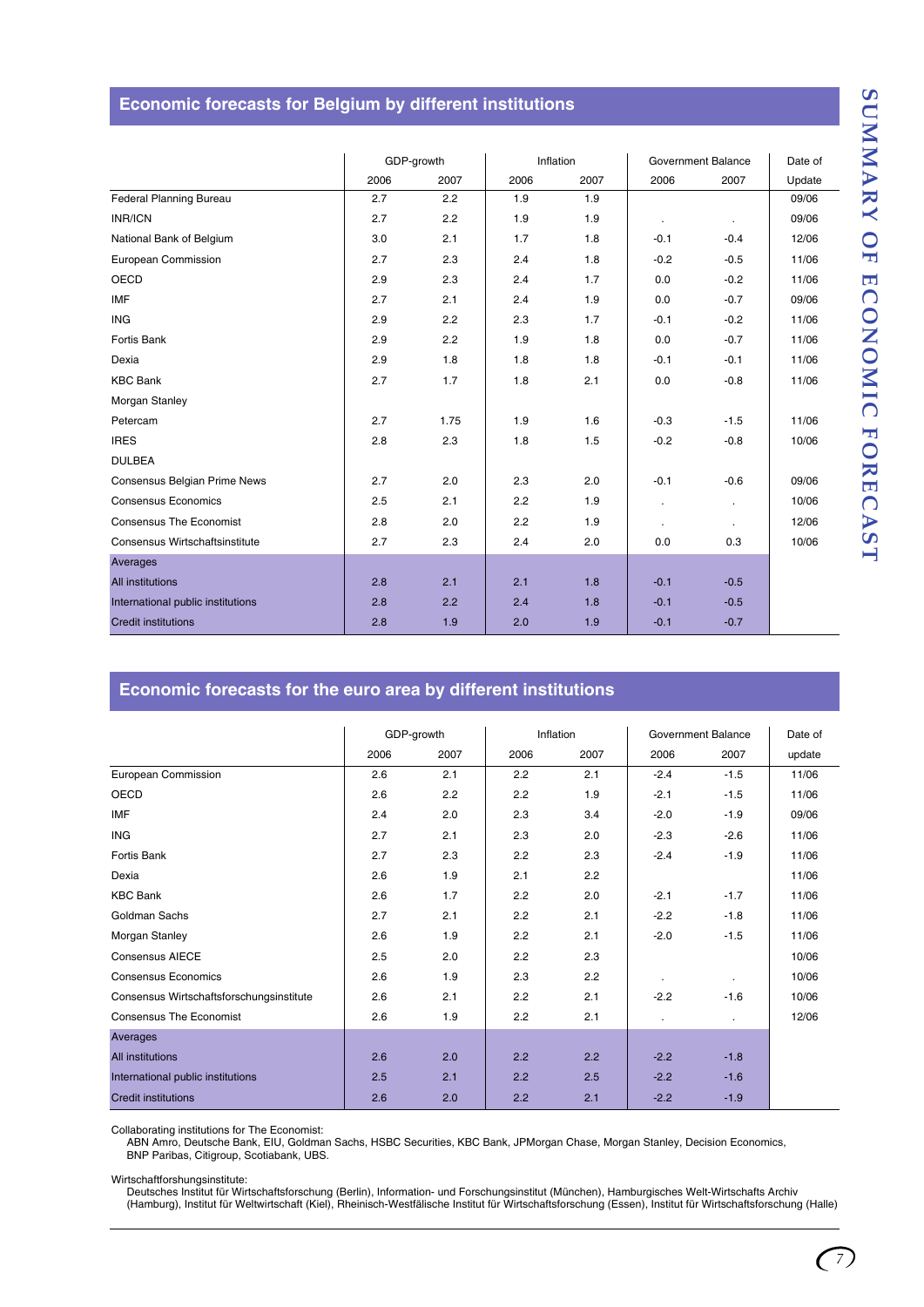# **Introduction**

The FPB annual benchmarking of structural economic performance follows the mid-term review of the Lisbon Strategy and the new sets of Broad Economic Policy Guidelines (BEPG) and Employment Guidelines (EG).

#### Economic and political triggers

In March 2005 the mid-term review of the Lisbon Strategy led to a new approach to structural reform in the EU. This strategy was launched in 2000 with the objective of boosting the competitiveness of the EU. One of the key ways of achieving this was to reform product, labour and capital markets. Good performance in these areas is expected to have a positive impact on competitiveness and on the allocation of labour and capital. In turn this should move the economy towards a higher growth path.

Under the renewed approach of the Lisbon Strategy, each Member State has to set clear policy objectives. These are drawn up in three-year National Reform Programmes (NRP), the first set of which was submitted in October 2005. The NRP have to be based on a set of Integrated Guidelines (IG), covering both new BEPG and EG. Contrary to the former approach, the IG are stable for a period of three years, during which the Member States make annual progress reports on their implementation. The first set of progress reports have recently been submitted to the EU, and will be peer reviewed in January 2007. Compared to the former approach, the renewed approach demands more commitment to reform.

#### Overview of the issue

This issue gives an international benchmarking of structural reform in Belgium. Like the NRP, it follows the new IG as closely as possible, but is limited to the micro-economic and labour market guidelines. No macroeconomic guidelines are covered. The overview starts with the ultimate policy objectives: productivity, employment openness and environment. The indicators are thus divided into three categories:

- policy objectives;
- micro-economic indicators;
- labour market indicators.

About half of the indicators are drawn from the Structural Indicators database of Eurostat. This database covers many issues related to economic structure and has been built to follow up the progress of implementation of the IG and to detect best practices. Comparisons with the EU average generally refer to the EU25, in a limited number of cases the reference is still to the EU15. Where sufficient data was available, reference is also made to

#### the US and Japan.

#### Summary of Belgium's performance

The Belgian economy is characterised by a relatively high level of labour productivity, but a relatively low employment rate. A factor behind the high level of productivity may be the high standard of education compared to other EU Member States, although participation in science and technology programmes and life-long learning could be further improved. In other areas that may determine productivity, such as ICT, innovation, technology and market regulation, Belgian performance is close to the EU average. Factors behind the relatively low employment rate could be the continuing high tax wedge on labour and the relatively low level of entrepreneurship.<sup>1</sup> Part-time work and the average retirement age have come close to the EU average, but given the performance of countries such as the Netherlands and Germany might be further improved. Youth unemployment is still relatively high.

At both the Belgian level and the average EU level, performance is improving in most areas, but targets have not yet been met and it is still possible to learn from best practices. For Belgium, the improvements have been relatively strong in education, market regulation, creation of the internal market, energy intensity and air pollution. Improvements have also been made in innovation and in employment for specific target groups. Minor improvements have been made in the performance of network industries. In a few areas performance is worsening: these are poverty risk, fiscal pressure on capital, venture capital investments and foreign direct investment. The following table indicates to what extent the targets set by the EU for specific indicators have been met.

#### **Table 1 - Performance with respect to EU targets\***

| Indicator                              | Target      |         | Belgium EU average | Best<br>practice |
|----------------------------------------|-------------|---------|--------------------|------------------|
| Total employment rate                  | 70%         | 61%     | 64%                | DK NL            |
| Employment rate for older<br>workers   | 50%         | 32%     | 43%                | SE DK            |
| Emission of greenhouse<br>gases        | $-7.5\%$ ** | $+0.7%$ | $-0.9%$            | <b>SE UK</b>     |
| R&D expenditures as % of<br>GDP        | 3%          | 1.9%    | 1.9%               | SE FI            |
| Transposition deficit                  | 1.5%        | 2.0%    | 1.9%               | DK CY            |
| Participation in life-long<br>learning | 12.5%       | 8.3%    | 10.2%              | <b>SE UK</b>     |

Source: Eurostat (Structural Indicators)<br>
(\*) Data for the most recent year available (2003/2004/2005). For further defi-<br>
nitions and explanations, see the respective indicators on the following pages.<br>
(\*\*) -8% for the E

Note that what is 'better' and 'worse' from the perspective of market performance may be the opposite from other perspectives. Here, all interpretation has been made from the perspective of market performance.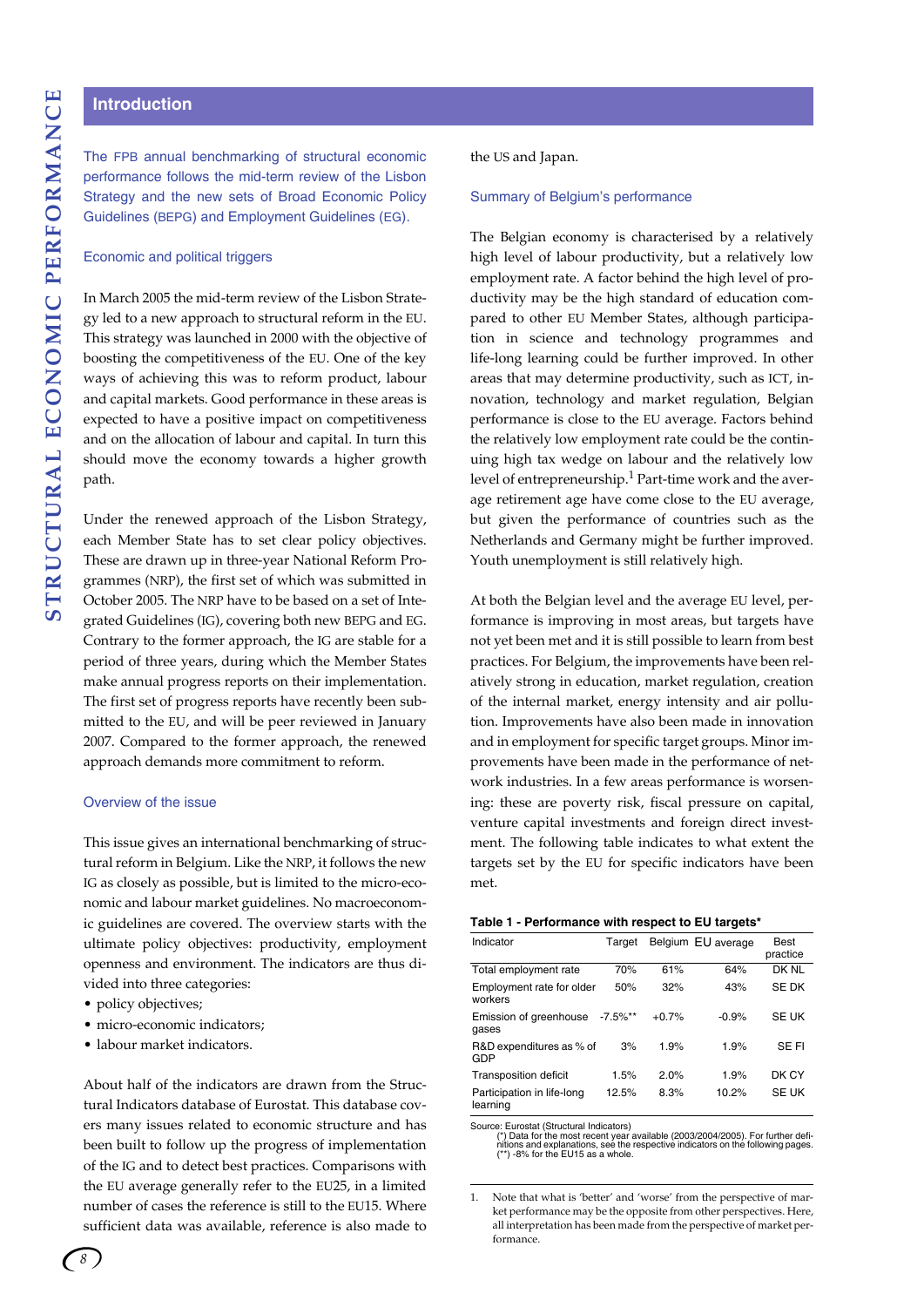#### **Graph 1 - GDP per hour worked (Belgium\*=100)\*\***



(\*) Measured in PPS (\*\*) Estimates (\*\*\*) Forecast for 2004 (\*\*\*\*) Estimates for 1999-2000

**Graph 2 - GDP per capita, in PPS (Belgium=100)**







Source: Eurostat (Structural Indicators) (\*) The number of persons aged 15 to 64 in employment, divided by the total population of the same age group. (\*\*) 2004 instead of 2005



**Graph 4 - Real GDP growth differential with Belgium**

Source: FPB, based on AMECO-database

GDP per hour worked in Belgium is high. Between 1999 and 2004, Luxembourg was the only EU country that exceeded the Belgian figures. Furthermore, a slight upward trend for the Belgian figures can be observed: the Belgian GDP per hour worked for 2004 is 28.5% higher than the EU15 average. The UK, which has the lowest GDP per hour worked among the countries shown in Graph 1, reduced its gap against the EU15 average considerably over the years 1999-2004. Between 1999 and 2004 Germany was able to maintain GDP per hour worked at some 5-6% above the average EU15 level. The French and Dutch figures are high but below the Belgian figures.

Belgium improved its GDP per capita compared to the EU25 average by 2.2%-points between 1999 and 2005. Because of this improvement, Belgium performed slightly better than the Netherlands and significantly better than France and Germany. In the latter countries, GDP per capita increased less than the EU25 average. Between 1999 and 2005, the EU25 caught up somewhat against the US and Japan.

In spite of the clear progress in the employment rate over the last two decades, the situation of the Belgian labour market remains unsatisfactory. After rising sharply during the second half of the nineties, the Belgian employment rate has remained stable at around 60%. In 2005 it achieved 61.1%, the highest level in many years, but still almost 3%-points below the European average and some 9%-points below the EU target line. Between 1999 and 2005, a clear increase in the employment rate was registered in Belgium, France, UK, the Netherlands and in the EU25 as a whole. In the US the employment rate went down, while in Japan it stabilised over the same period.

In recent years, economic growth in Belgium has been, on average, close to the EU25 average, but has exceeded the growth rates of its three neighbouring countries. The Anglo-Saxon countries clearly performed better. Potential GDP, which excludes business-cycle influences, gives a measure of the supply capacity of an economy. As it is an unobserved variable, different methods may lead to different results. According to European Commission's calculations, Belgian potential GDP grew on average by 2.1% per year during the first half of this decade, which is close to the EU15 average. Over the same period, German potential growth was around 1.2%, whereas that of countries such as the UK or Sweden reached about 2.7%.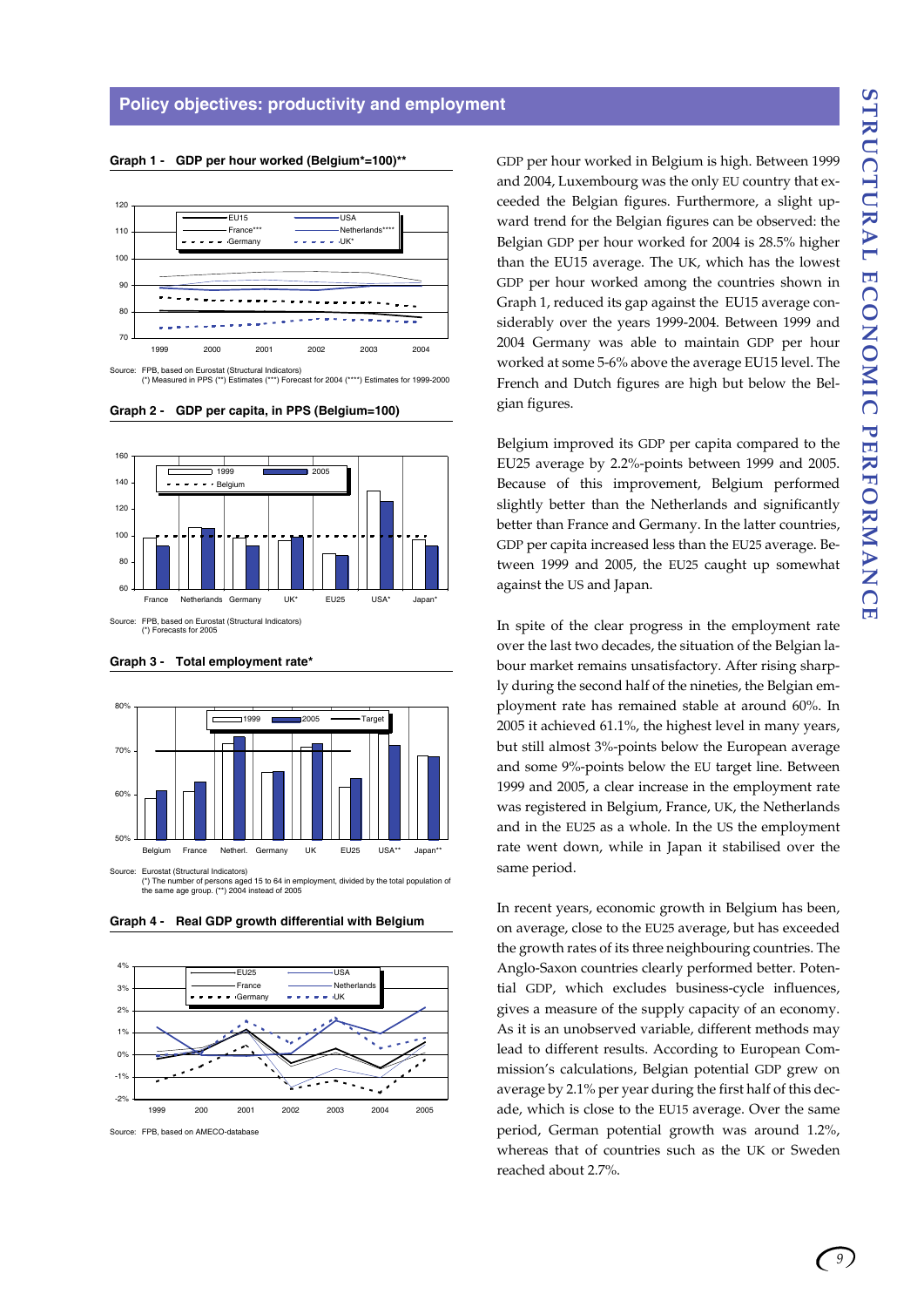# **Policy objectives: openness and FDI**



#### **Graph 5 - Degree of openness, in % of GDP\***





(\*) Trade is derived from balance of payments statistics and does not correspond to the mer-chandise trade statistics given elsewhere. It is likely that for most economies trade in commade is derived from balance<br>indise trade statistics given e<br>rcial services is understated.



#### **Graph 7 - Inward FDI, in % of GDP\***

**Graph 8 - Outward FDI, in % of GDP\***



Opening up markets to foreign products is one of the key elements in fostering competition in the internal market of the EU and in driving prices down. The degree of openness of a country is a frequently-used measure in this context. It is calculated as the average share of imports and exports of goods in a country's GDP. Traditionally, Belgium has the highest degree of openness among the EU countries on Graph 5 (88% in 2005) followed by the Netherlands (61%). Due to their size, countries such as Germany (31%), France (23%) or the UK (20%) tend to have significantly lower degrees of openness. Moreover, it is noteworthy that during the period 2003-2005 the degree of openness increased for all countries on Graph 5 and that this is due to both intra-EU and extra-EU trade.

In recent years, trade in services has become much more of an issue. The increased tradability of certain business services such as accounting, consulting or legal services is to a large extent due to developments in information and communication technologies (ICT) that make cross-border delivery easier. Indeed, total world trade in commercial services increased substantially between 2003 and 2004. Nonetheless, since merchandise has grown at the same pace, the share of total trade accounted for by commercial services has remained constant at just below 20%. Changes in this share are also small for the individual countries shown on Graph 6 and it lies roughly between 15% and 25% for all of them. This is still much lower than the share of services in GDP for those countries.

Foreign investment is another means of promoting competition on national markets. Global foreign direct investment (FDI) statistics show that the downturn in FDI flows at the beginning of the current decade has been overcome and that FDI flows are soaring again. According to recent UNCTAD figures, FDI inflows rose by about 30% in both 2004 and 2005. Levels are hence drawing closer again to the record of 2000. For individual countries, the picture may be different and FDI flows may be very volatile, as was the case for the Netherlands and Germany over the period 2003-2005. Those countries witnessed a strong fall in their FDI inflows between 2003 and 2004 and a substantial rise between 2004 and 2005. Belgium remains among the countries with the highest inflows and outflows of FDI both in absolute terms and as a share of GDP. As shown on Graph 7, only the UK and the Netherlands had higher FDI inflows as a percentage of GDP than Belgium in 2005.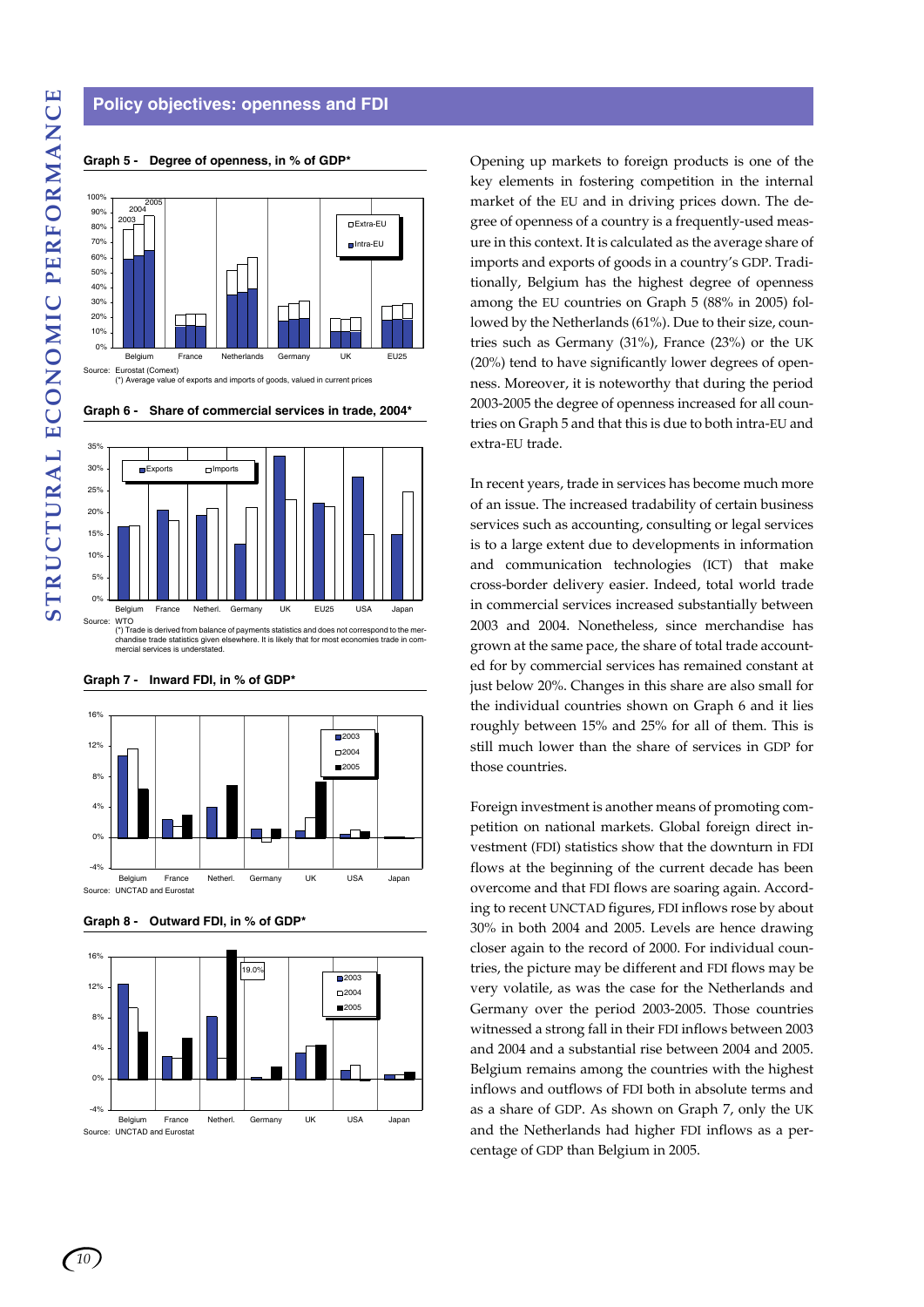#### **Policy objectives: environment**



**Graph 9 - Greenhouse gas emission deviations from 2010 target (2004)**

**Graph 10 - Emission of tropospheric ozone precursors, % change 1990-2003\***







**Graph 12 - Municipal waste collected, in kg/person**



Source: Eurostat (Structural Indicators & Environment and Energy)

As regards air pollution, Belgium has performed worse than its neighbouring countries and the EU25. Although decreases in acidifying substances, tropospheric ozone precursors and fine particles were achieved, these were less pronounced in Belgium. Between 1990 and 2003 Belgium achieved a decrease of 38% in acidifying emissions and of 32% in photochemical emissions, while the corresponding decreases in the EU25 were of 48% and 38%. As concerns fine particles, Belgium achieved a decrease of 27% between 1990 and 2002, while the corresponding decrease in the EU15 was equal to 39%. To meet its Kyoto protocol obligations, Belgium needs to obtain over the 2008-2012 period an average decrease in its greenhouse gas emissions of 7.5 % of the 1990 level. Belgium still has a somewhat longer way to go to fulfil its commitments than the EU15 as a whole. The lacklustre performance of Belgium in the field of air pollution can partly be explained by the high energy intensity of its economy. However, the decrease in this energy intensity of 16% between 1992 and 2004 was higher than the corresponding decrease for the EU25.

Due to the low rate of connection of the population to waste water treatment plants and a relatively high surplus of nitrogen per hectare, water pollution was also higher in Belgium than in its neighbouring countries. There were problems not only with the quantity of freshwater abstracted in order to sustain the Belgian economy, but also with the quality of coastal and inland bathing waters. In 2003 only 15% of Belgium's coastal bathing waters met the Bathing Waters Directive's guide levels, the lowest percentage among the EU15, and only 84% of inland bathing waters complied with mandatory standards, being the third lowest percentage.

As concerns waste generation, Belgium outperformed its neighbours. While municipal waste collected per person in the EU25 increased by 18% between 1995 and 2004, in Belgium it increased by a mere 3%. As a consequence, municipal waste collected per person in Belgium in 2004 was only 87% of the EU25 average, whereas in 1995 it was still approximately equal to the EU25 average.

Regarding biodiversity, in 2005 10% of Belgian territory was designated as an area for protection. This was higher than in its neighbouring countries, although still below the percentage for the EU25 as a whole.

*11*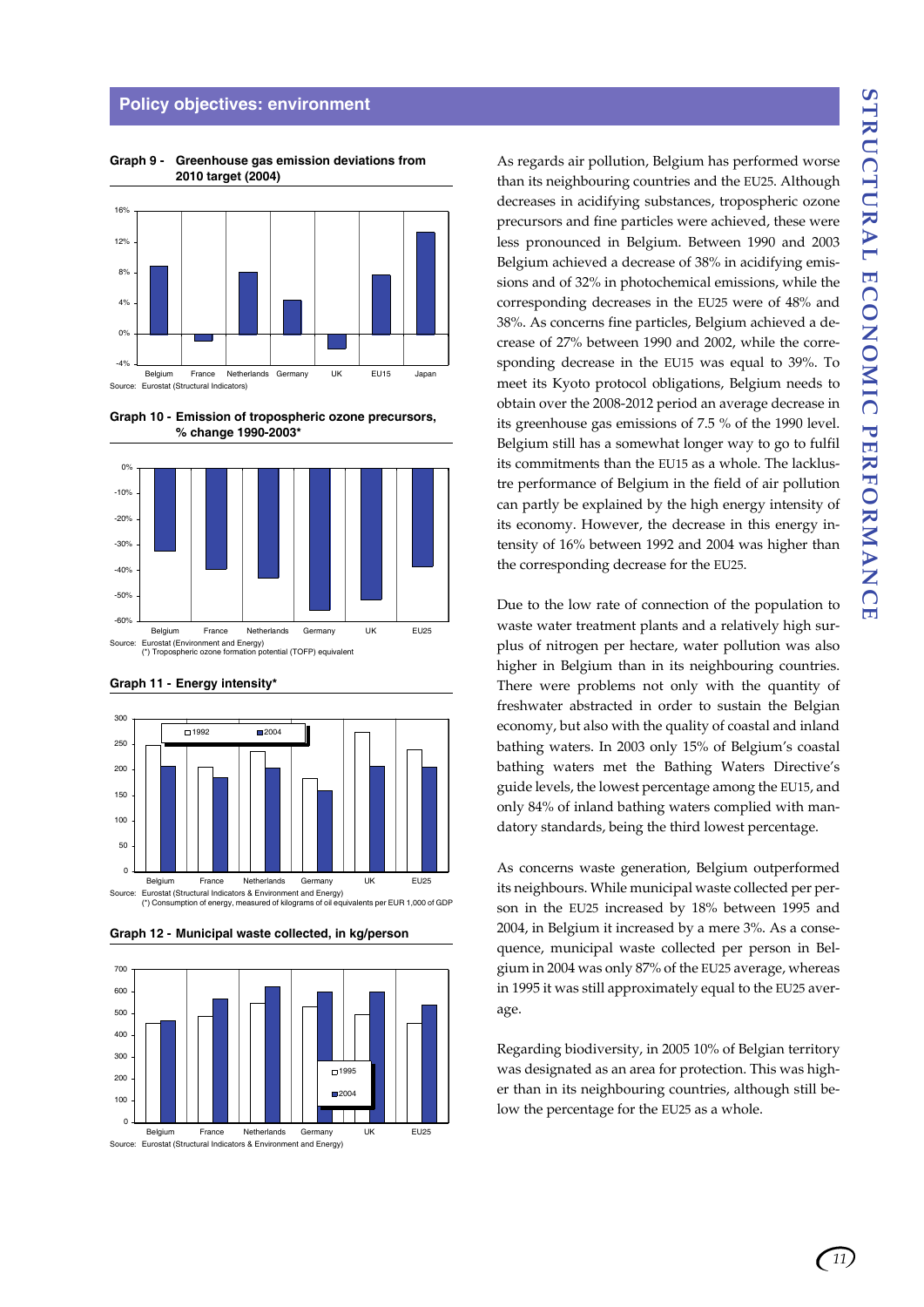# **Micro-economic: R&D and innovation**



**Graph 13 - R&D expenditure by source of funds, as % of GDP**





Source: Eurostat (Statistics on high-tech industries and knowledge-intensive services) (\*) MHT = medium- and high-technology sectors (NACE: 24, 29-35, 64, 72, 73)

**Graph 15 - Patent applications per million inhabitants**







Eurostat (Structural Indicators)

Innovation is a major source of productivity growth in the long term and consequently plays an important role in economic growth. It depends directly on the level of R&D activity. That is why reinforcing R&D and innovation systems is vital if Europe wants to become the most competitive and dynamic knowledge-based economy in the world. After a few years of figures above the European average, R&D investment in Belgium was situated below the European average in 2003 (1.89% of GDP in Belgium, against 1.95% in the EU15) as the result of declining R&D intensity in Belgium since 2001.

Belgian firms financed R&D at a level of 1.14% of GDP in 2003, which was above the European average. However, this percentage is lower than the level achieved in Belgium in 1998. Large firms are responsible for the majority of R&D activity and have played an important role in the recent fall of Belgian R&D expenditure. R&D intensity financed by the public authorities reached 0.44% of GDP, which was significantly below the European average for 2003.

R&D activities and innovation are concentrated in the medium- and high-technology sectors (MHT). In Belgium, the most R&D-intensive industries are electronic-equipment manufacture and chemicals. In 2005, the MHT sectors represented 10.2% of total employment in Belgium, which was equivalent to the European average and below the level achieved in 2000 (10.5%).

The number of patent applications is an indicator of the valorisation of R&D activities. In 2003, the number of patent applications from Belgium filed with the European and US patent offices was slightly below the European average. The proportion of high-tech patents was 16.2% of all patents for the EPO and 12.5% for the USPTO, which is lower than the equivalent proportions for the EU15, US and Japan.

Easy access to venture capital promotes the dissemination of innovation. In 2005, investment in Belgium in venture capital amounted to 0.04% of GDP, which was much lower than the European average (0.14%) and the levels achieved by its neighbours. Early stage investment was very close to the European average; investment in expansion and replacement was strongly below the average. The growth observed in 2004 in this stage of investment in Belgium was followed by a fall in 2005.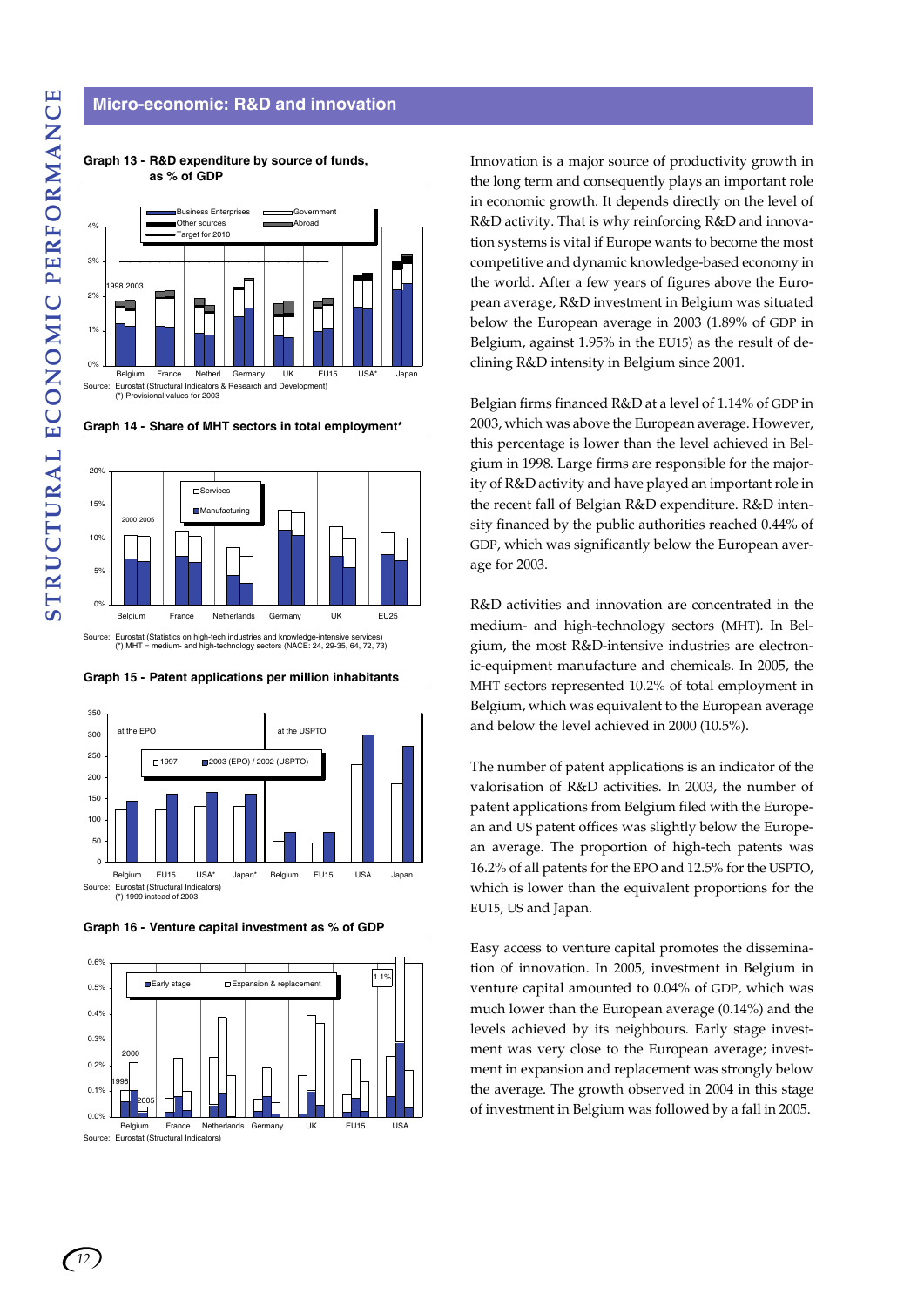

**Graph 17 - Local call charge per 10 min. (EUR, VAT incl.)**

**Graph 18 - Expenditures on ICT as % of GDP**









**Graph 20 - Number of domestic letters per worker\***

Source: FPB/BfP, own calculations based on data from De Post/La Poste and UPU<br>(\*) Because of different data definitions, country-by-country comparisons may not be relia (\*) Because of different data definitions, country-bybecause of unferent data deminions<br>(\*\*) Break in data series for employ

In the Belgian electronic communications market, dominant positions are held by the fixed and mobile incumbents (Belgacom, Proximus), and by the largest mobile entrant (Mobistar). All three are subject to price control. By the end of 2005, the number of fully unbundled local lines amounted to only 0.2% of the incumbent's copper lines. The number of active mobile subscriptions reached the equivalent of 84% of the population by the end of 2005. As concerns further market reform, in November 2006 a start was made in reducing mobile termination charges; by April 2007 the market for telephone subscriptions should have been opened up fully.

Prices in Belgium show a rising trend for recent years. The fixed incumbent's nominal prices increased by about 5% in 2003 and by another 2% in 2004, while prices remained stable or even fell in neighbouring countries. Belgian local calls were the most expensive out of all the EU25 Member States in 2004. With regard to national and international call charges, however, Belgium ranked 8th and 11th from top, respectively.

ICT expenditure covers both equipment and services, and amounts to about 6.5% of GDP in Belgium. The same is the case for the EU25 average. Expenditure has fallen slightly in recent years. Among the neighbouring countries, the Netherlands and the UK perform better and achieve the Japanese level of about 7.5%. US expenditure has fallen , but is still above the EU25 average.

After some years of slowing growth, the growth rate of Internet access in Belgium accelerated during 2005. This is also the case in most other North-West European countries and for the EU15 average as well. This new growth may be accounted for by the penetration of computer equipment among households. During 2005, this penetration accelerated at EU15 level<sup>1</sup>. As concerns the quality of connection, broadband access moved forward to 88% of all connections, and to 97% of business connections during 2005.

After a remarkable 9.3% improvement during 2004, postal productivity in terms of items processed per employee stagnated in 2005. The gradual opening of new sorting centres during 2006 and 2007 may lead to a further increase in productivity. Nevertheless, Belgium and the other EU countries are far behind the productivity achieved in the US, although the comparability between countries is seriously restricted owing to geographical and statistical differences.

<sup>1.</sup> No data for this indicator was available for Belgium at Eurostat.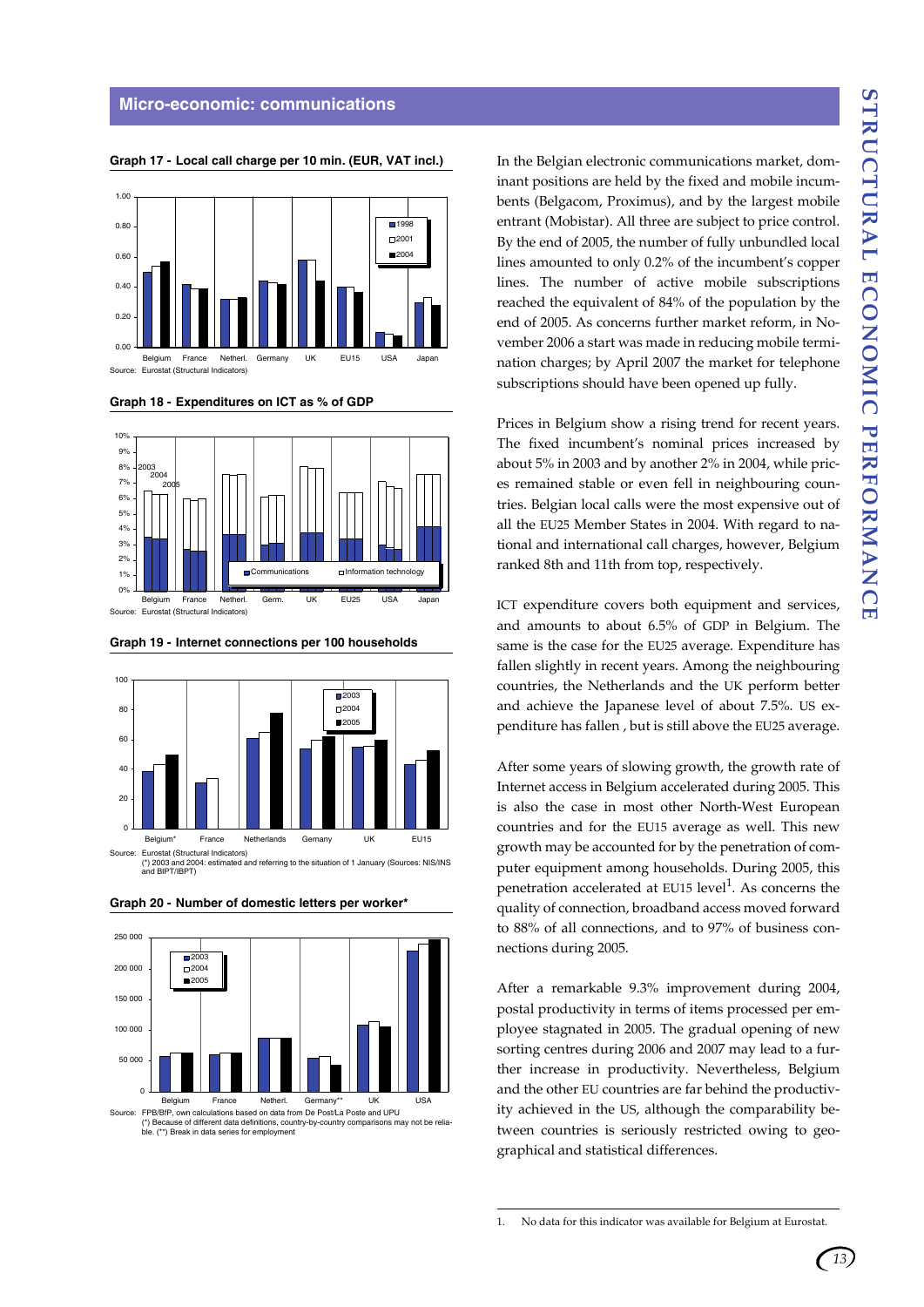#### **Micro-economic: internal market and competition**



**Graph 21 - State aid, as % of GDP\***

**Graph 22 - Openly advertised public procurement, as % of GDP\***



**Graph 23 - Transposition deficit of internal market directives\***



**Graph 24 - Index of product market regulation, scale 0-6\***



(\*) The stronger the regulation, the higher the index<br>(\*\*) Unweighted average of EU15 and Poland, Czech Republic, Slovak Republic and Hun-<br>gary (1998: no index for Luxembourg and the Slovak Republic)

State aid in the EU15 fell from 0.61% of GDP in 1999 to 0.57% in 2004. Belgium's level initially remained around the 0.5% mark during this period, but during 2003 and 2004 a fall to 0.34% was observed. In 2004, the least aid was granted in Greece, which gave 0.29% of GDP. It was followed by Luxembourg, the UK and Belgium.

In 2001 the Stockholm European Council asked Member States not only to reduce state aid but also to redirect aid towards horizontal objectives. For every year since 1997, Belgium has achieved or has been close to the 100% horizontal objective. The only other countries achieving this objective are Luxembourg, Sweden, Estonia and Latvia. As laid down in the State Aid Action Plan 2005-2009, Belgian aid was granted to SMEs, R&D activities and regional development. Other countries have other objectives for aid allocation, such as saving energy and protecting the environment.

Two new public procurement directives were required to be implemented in January 2006. According to these directives, electronic procurement in the public sector should be made possible and the current legal framework for procurement should be simplified and made more flexible. Also, new evaluation indicators were required to be set up. In the EU15, openly-advertised public procurement, as a percentage of GDP, increased by more than 50% between 1999 and 2004. In the EU15, the UK had the best performance in 2004. The evolution in Belgium slightly lagged behind that of the EU15.

Belgium is ranked only  $18^{th}$  in the transposition of internal market directives. Last year, Belgium's performance nevertheless improved from a deficit of 2.4% in 2005 to a deficit of 2.0%. Many other Member States' performance worsened, which brought the improvement in the EU25 average to a halt. The new Member States are still performing better than the EU15. Eight out of the ten new Member States reached the 1.5% target in 2006, whereas only six Member States of the EU15 did so. Denmark managed to bring its deficit down to 0.5%.

Furthermore, Belgium has played a part in the impressive progress on overall product-market reform. This includes reforms on state control, barriers to entrepreneurship and barriers to trade and investment<sup>1</sup>. This progress has been made by all OECD members, with Belgium remaining very close to the average of the EU15 plus the largest four new Member States. The UK, the US and Australia kept their leading positions.

<sup>1.</sup> Source: Conway, P., V. Janod & G. Nicoletti, 2005, Product Market Regulation in OECD Countries: 1998 to 2003. *Economics Department Working Papers* No.419. OECD, Paris.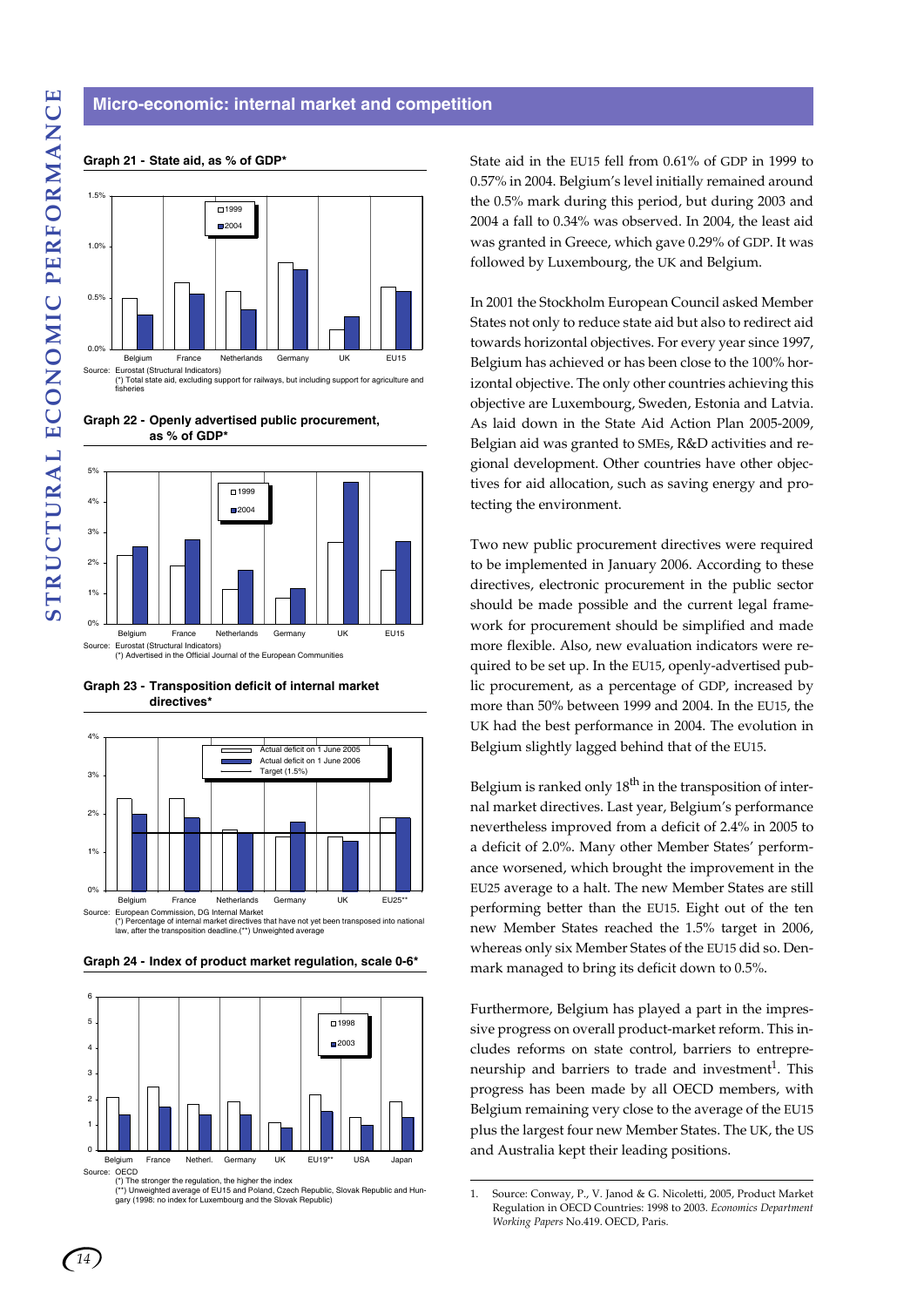**Graph 25 - Gas prices for industry, in EUR/GJ\*** 



**Graph 26 - Electricity prices for industry, in EUR/kWh\*** 



**Graph 27 - Energy prices for households (1 January 2006; Belgium=100)\***



**Graph 28 - Freight transport by rail (tkm, 1998=100)**



The evolution of gas prices is mainly driven by the development of oil prices. Until mid-2004, gas prices for the standard industrial consumer using 41,860 GJ per year (as defined by Eurostat) were higher in Belgium than in its neighbouring countries except Germany, and were moving close to the EU15 average. The recent price increase started with a lag of at least half a year with respect to other countries, which made Belgian prices fall below the EU25 average during 2005. When taxes are included, there is hardly any change in ranking over the last few years.

From 2000 to 2003 electricity prices for the industrial consumer using 2 GWh per year were above those of the neighbouring countries and the EU15 average. Just as for gas, the recent price increase started later than in other countries. A remarkable price decrease of 7.9% was even observed during 2004. When taxes are included, Belgium's position is basically unchanged, but a divergence from the EU15 average is observed for 2005 because of tax increases.

For households, based on standard consumer categories using 83.7 GJ of gas and 3,500 kWh of electricity per year, the recent trends are quite different to those for industry. Gas prices, both including and excluding taxes, stayed very close to the EU15 and EU25 averages. Contrary to the prices for industry, however, the recent rises did not lag. Electricity prices did not diverge from the EU25 average during 2005. Rather, they converged to reach exactly the EU25 average by January 2006. When taxes are included, remarkable differences appear. Taxes in the Netherlands are very high, raising prices above those of Germany. Taxes in the UK are very low, strengthening its position as the cheapest of the analysed countries. From the Eurostat data, it was observed that taxes on electricity in Belgium increased significantly during 2004, but decreased somewhat during 2005.

Freight traffic by rail has increased in Germany, the UK and the Netherlands, while it fell or remained stable in Belgium and France. According to the Rail Liberalisation Index 2004, the former three countries are ranked in the top four most liberalised countries of the EU25, whereas Belgium and France are ranked  $14<sup>th</sup>$  and  $18<sup>th</sup>$ , respectively<sup>1</sup>. In a growing transport market, the stability of Belgium's level of rail traffic has translated into a falling market share. Compared to other land transport modes, rail accounted for only 11.7% in Belgium in 2004, whereas it had accounted for 21% in 1990.

1. Kirchner, C., 2004, *Rail Liberalisation Index 2004*, IBM.

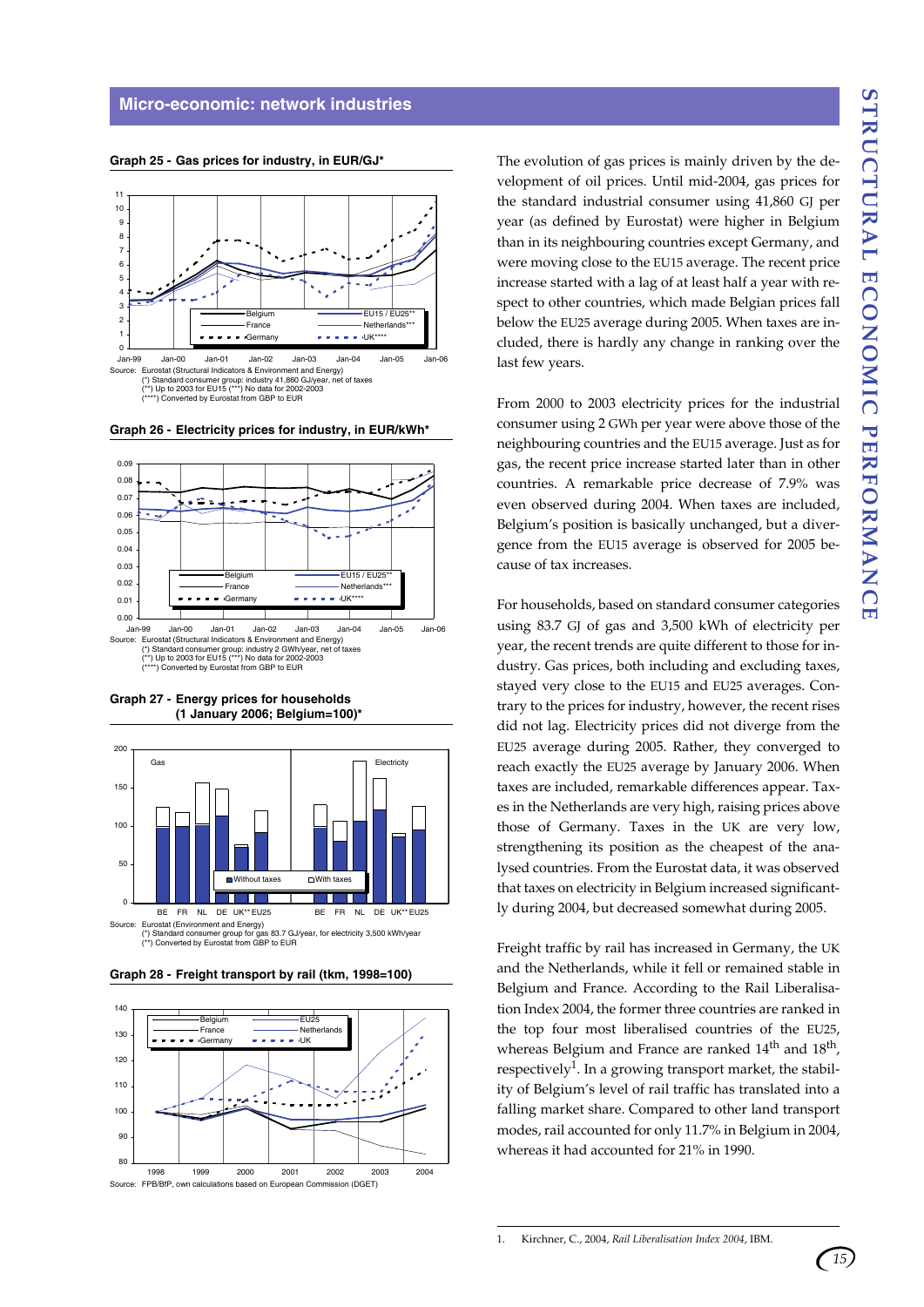#### **Micro-economic: taxation and business climate**



#### **Graph 29 - Implicit tax rates (2004)\***

**Graph 30 - Changes in implicit tax rates, %-points (2000-2004)**



**Graph 31 - Total entrepreneurial activity index, in %\***



**Graph 32 - E-government usage by enterprises\* \*\***



(\*) Percentage of enterprises which use the Internet for interaction with public authorities (i.e. having used the Internet for one or more of the following activities: obtaining information,<br>downloading forms, filling in web-forms, full electronic case handling)<br>(\*\*) France: data unavailable

Specific shifts in taxation have been observed for Belgium. The implicit tax rate on labour has been reduced (by about 1%-point) while the taxation on capital has increased (+ 5.2%-points) between 2000 and 2004. The implicit tax rate on consumption has been more or less stable.

Fiscal reforms, based on targeted reductions of employers' social security contributions and on a reform of direct taxation have led to a drop of the implicit tax rate on labour from 44.2% in 1998 to 43.0% in 2003, with this rate unchanged in 2004. The implicit tax rate on labour in Belgium remains, however, the highest among the countries reviewed here. At the same time, the Belgian implicit tax rate on capital increased substantially while no major changes in legislation took place. Since 2005, a system of notional interest rates has been introduced with the aim of removing the fiscal discrimination against financing with own funds, rather than with borrowed capital. This measure should be budgetary neutral. During the period 2000-2004, the implicit taxation on labour has decreased even more in the Netherlands and Germany, while it increased somewhat in France. Taxation on consumption has been remarkably stable in most countries. In all tax domains, fiscal pressure was stronger in Belgium in 2004 than in the (base-weighted) EU25.

The quality of the business climate is closely related to the level of dynamism in entrepreneurship. From that prospective, the Total Entrepreneurial Activity (TEA) Index indicates a lagging position for Belgium over recent years. The proportion of individuals actively involved in new or young businesses appears to be low with respect to other countries, and especially the US. A slight improvement in the ranking for Belgium is observed for 2004.

Developments in e-government reflect the efforts made by public authorities to help firms to evolve in a competitive framework and to stimulate private initiatives. It is therefore important to analyse how firms respond to these developments. Belgium performs well when compared to its neighbouring countries: just over 60% of Belgian enterprises used the Internet for interactions with the government in 2005, exceeding the EU25 average. Nevertheless, electronic interactions appear to be far more developed in Scandinavian countries, as the comparable proportion was above 90% in both Sweden and Finland last year. Compared to 2004, all countries have increased their use of e-government. Belgium's use increased less, however, than the use in the other countries under review here.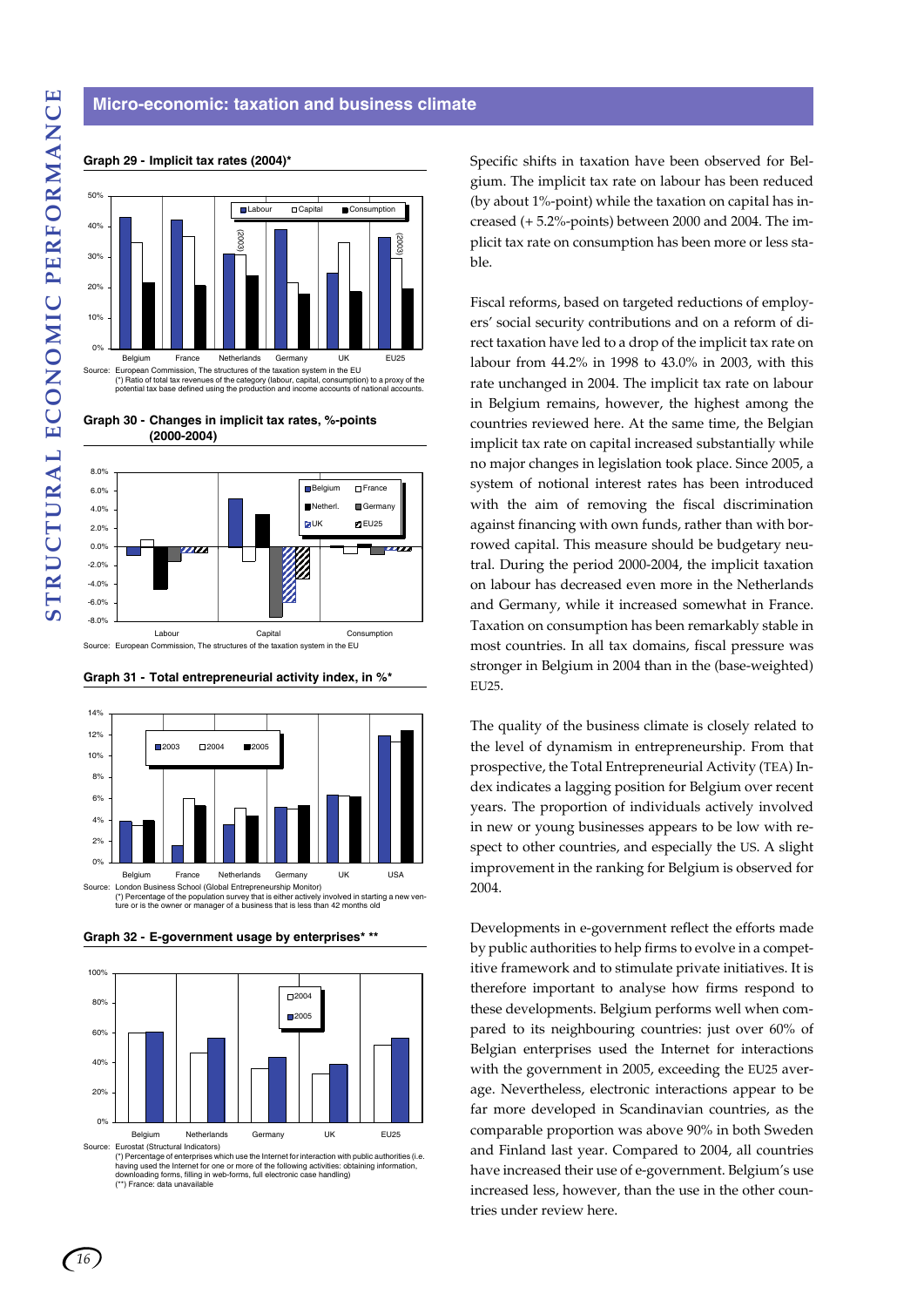#### **Labour market: participation**

**Graph 33 - Average exit age from the labour force**



**Graph 34 - Employment rate of persons versus FTE (2004)\* \*\***





**Graph 35 - Youth unemployment rate (-25 years)**





**Graph 36 - Unemployment rate, gender gap females-males**

Source: Eurostat (Unemployment Harmonised Series) Belgium France Netherl. Germany UK EU25 USA Japan The Belgian female employment rate has been rising since the beginning of the nineties and is catching up with the European average. In 2005, it amounted 53.8%, still 2.5%-points under the European average<sup>1</sup>.

The Belgian employment rate of older workers is one of the lowest in Europe (31.8% in 2005 against 42.5% in the EU25). It has been rising since the mid-nineties and catching up strongly with the EU25 average, but not yet sufficiently (European target: 50% by 2010). Because of a strong increase, especially for women, the average exit age from the Belgian labour market, at 59.4 years in 2004, is no more the lowest in the EU. The federal 'Generation Pact' intends to raise the legal age of conventional early retirement to 60 in 2008. It also contains measures aimed at keeping older workers in work.

Employment rates in full-time equivalents are less dispersed among the European Member States than employment rates per person, showing the diversity of scope of reduced-time work (part-time, temporary work, etc.). Part-time work is widespread in the Netherlands, where the employment rate decreases from 73.1% when calculated per person to 56.5% when calculated in full-time equivalent units. Part-time work is also widespread in the UK and in Germany. The scope of reduced-time work in Belgium is close to the European average. In 2004, the full-time equivalent employment rate amounted to 55.8%, which is 2.1%-points under the European average (EU25), as against 3.3% in 2003.

Since the beginning of the decade, youth unemployment has increased in Europe as well as in the US. This increase can be explained by weak economic growth. In Belgium this factor counters efforts to improve young people's inclusion in the labour market through job search assistance and more recently through the measures of the Generation Pact. Youth unemployment is high (21.5% in 2005) in Belgium, which is 2.8%-points above the EU25 average.

As far as the gap between the male and female unemployment rates is concerned, a downward trend can be noted across Europe. The gender-linked difference in Belgian unemployment rates has decreased clearly since the end of the nineties, and remains under the European average in spite of an increase in 2005. Finally, the wage gap between men and women in Belgium is amongst the lowest in the European Union.

<sup>1.</sup> For the overall employment rate, see section "Productivity and employment" above.

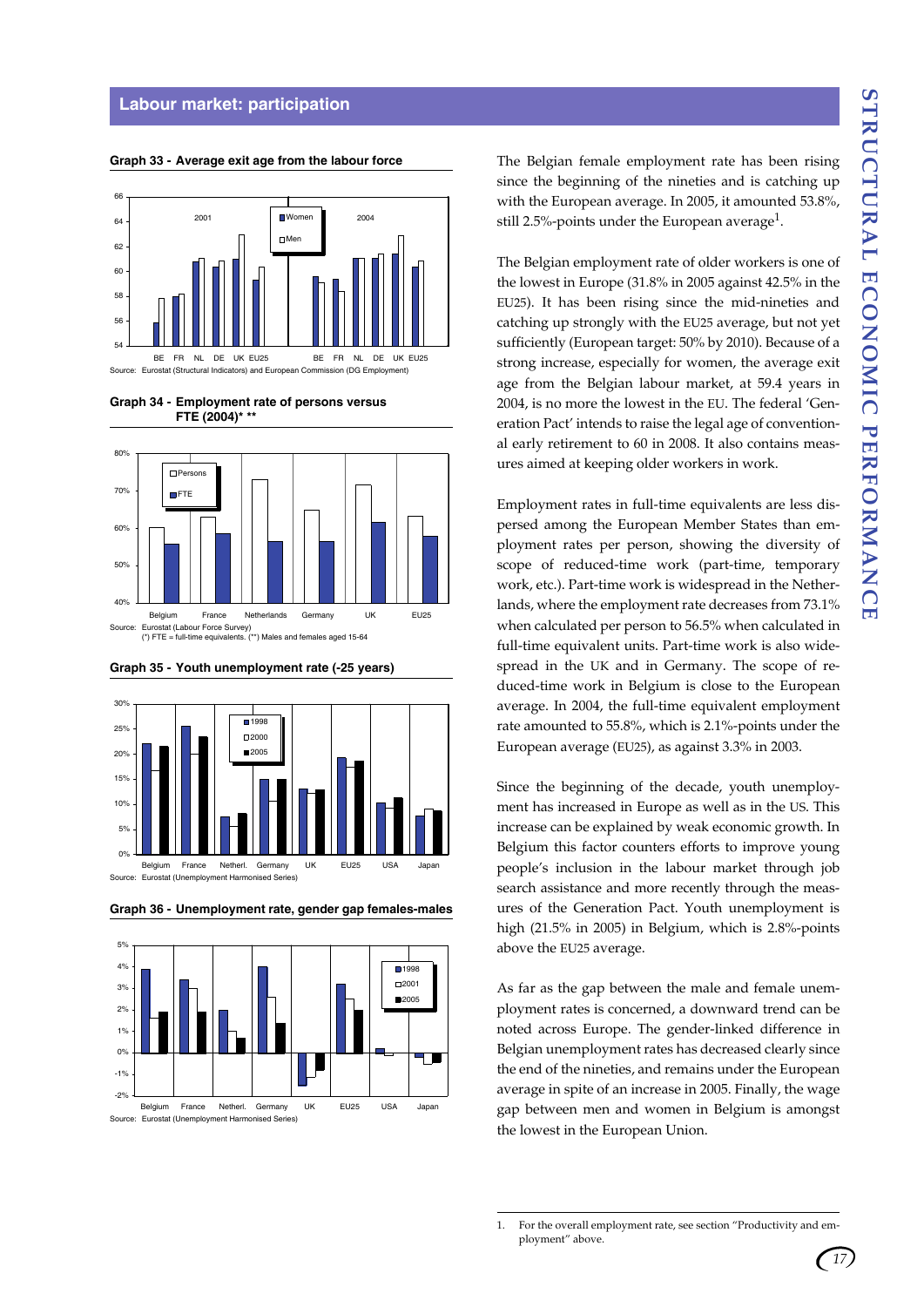#### **Labour market: social cohesion**

#### **Graph 37 - Long-term unemployment rate\***







**Graph 39 - Diversity of contractual and working time arrangements (2005)**



Source: Eurostat (Labour Force Survey)





The long-term unemployment rate is an indicator of the effectiveness of active and preventive measures stimulating the inclusion of disadvantaged people in the labour market. The position of Belgium improved until 2001, and then worsened. In 2005 the Belgian rate exceeded that of the Union for the first time since 1999. The German rate has clearly got worse.

Between 1999 and 2004 there was a rise in the poverty risk rates. This also indicates a weaker inclusion of those most excluded from the labour market .

The deterioration in poverty risk rates is strongest in Belgium and Germany, whereas the rate in UK has stagnated. Social transfers correct the primary distribution of incomes, thus reducing the risk of poverty. The size of these transfers varies from country to country: it is relatively low in the UK, which still has the highest risk of poverty.

The diversity indicator shows how flexibile employment legislation is with respect to the diversity of contractual and working-time arrangements. The Netherlands has the highest indicator as a result of the intensive application of part-time labour, which is on an almost completely voluntary basis (only 3.8% of the Dutch workers report involuntary part-time work). France has the lowest indicator, and, surprisingly, Germany seems to have better results than UK. The flexible working possibilities that result from the Belgian legislation and its increasingly intensive use bring Belgium close to the European average.

Innovative and adaptable forms of work organisation should be reconciled with security and health at work. The indicator of the number of serious accidents has diminished within Europe, except in the UK, where a higher number of accidents at work has been registered. In Belgium, the occurrence of such accidents is the lowest in Europe and is dropping rapidly.

In Belgium, as in Germany, the tax burden on low-paid workers remains high, even though it has continuously decreased since the end of the nineties due to tax reform and targeted measures aimed at cutting in personal social security contributions. The significant cuts in employers' social security contributions that have already been agreed are not sufficiently targeted at the low-paid. Belgian studies (Ires, FPB) show that reductions in employer's social security contributions that are targeted at the low-paid are more efficient, in terms of growth and employment.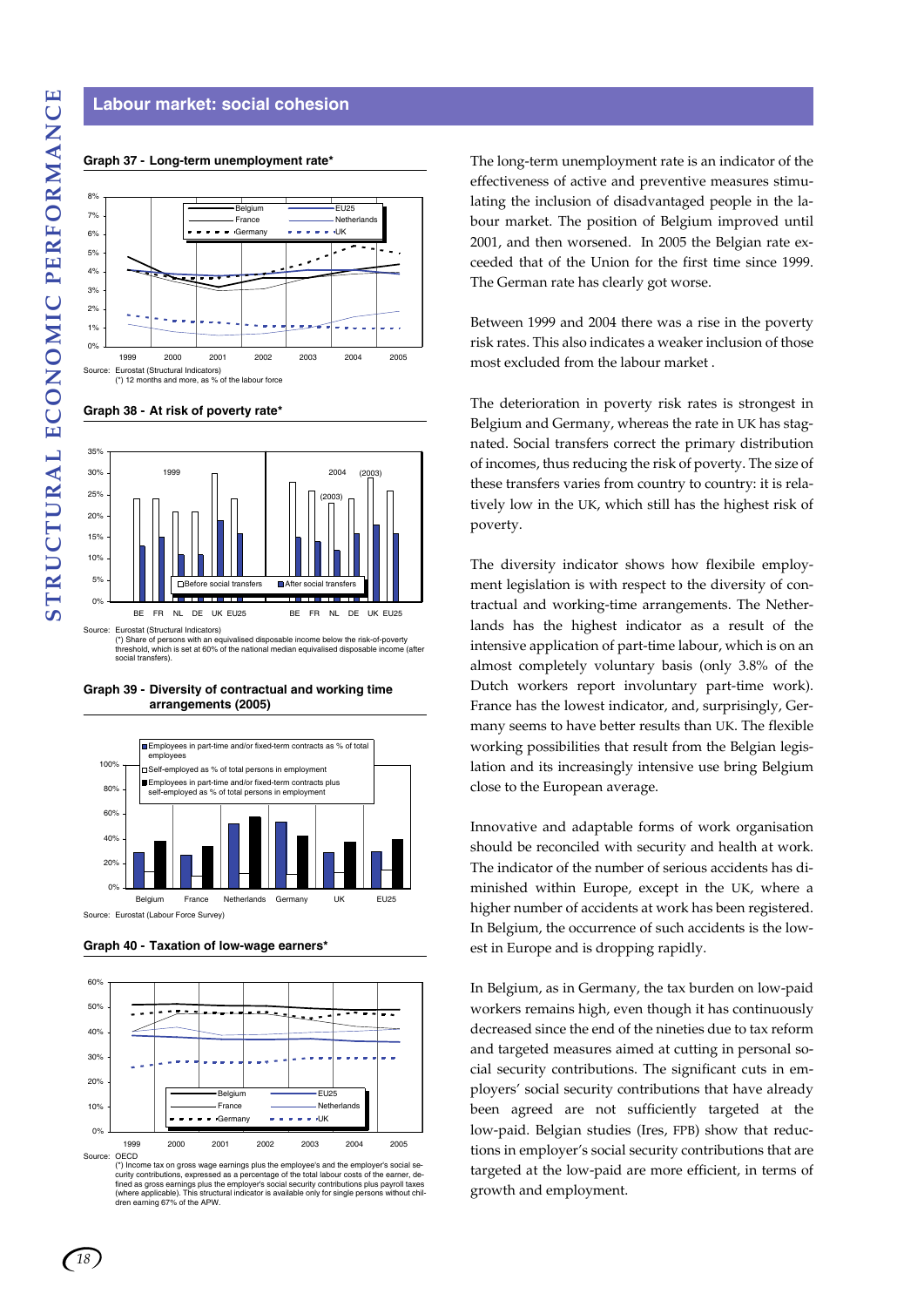#### **Labour market: education**



**Graph 41 - Public spending on education (2003)\***

**Graph 42 - People with higher education\***





#### **Graph 43 - Graduates in science & technology, in ‰\***

(\*) Number of persons per 1,000 of population aged 20-29 who graduated in science and technology at post-secondary level (ISCED 5 and above) during the given year technology at post-secon<br>(\*\*) 2003 instead of 2004

**Graph 44 - Participation in life-long learning\* \*\***



(\*) % of people aged 25-64, in annual averages of quarterly data (\*\*) Break in series for 2003, except Belgium (break in 2004) and Germany (no break)

Human capital is a crucial factor in a knowledge-based economy, where ideas and knowledge are central elements in the innovation and growth process. Moreover, the availability of a skilled labour force is essential for competitiveness. For the optimal utilisation of human capital, it is necessary to provide training opportunities throughout careers and to anticipate shortfalls in the supply of specific skills.

Within the EU25, the proportion of public expenditure on education is relatively high, even in countries with a small share of public spending in terms of overall GDP. In Belgium, a relatively high proportion of public spending is allocated to education. In 2003, about 6.1% of GDP (shown along the curved dotted lines in Graph 36) or 11.9% of total public expenditure was devoted to education, which is, in both cases, above the European average.

With regard to the supply of advanced skills, the percentage of people aged between 25 and 64 with tertiary education is considerably higher in Belgium (30.8% in 2005) than the EU25 average (22.8%) and is still increasing. However, due to large variations in educational systems, differences between countries must be interpreted carefully. Because of their important role in the national innovation system, the supply of new graduates with training in science and engineering is of great interest. Although this share has increased during recent years, it is still significantly lower than in France and the UK, but higher than in Germany and the Netherlands.

In a context of continuously developing technology and business practices, it is essential for social and competitive reasons that people can acquire new knowledge and skills at any time in their working lives. As such, the notion of life-long learning covers all learning activities undertaken in a wide range of environments in order to improve knowledge and skills. These may be related to personal, social or employment objectives. Participation in life-long learning has improved significantly in Belgium during the last few years, although the participation rate (8.3% in 2005) is still below the EU25 average (10.2%) and the Lisbon objective (12.5% by 2010).

*19*

<sup>(\*)</sup> On both public and private institutions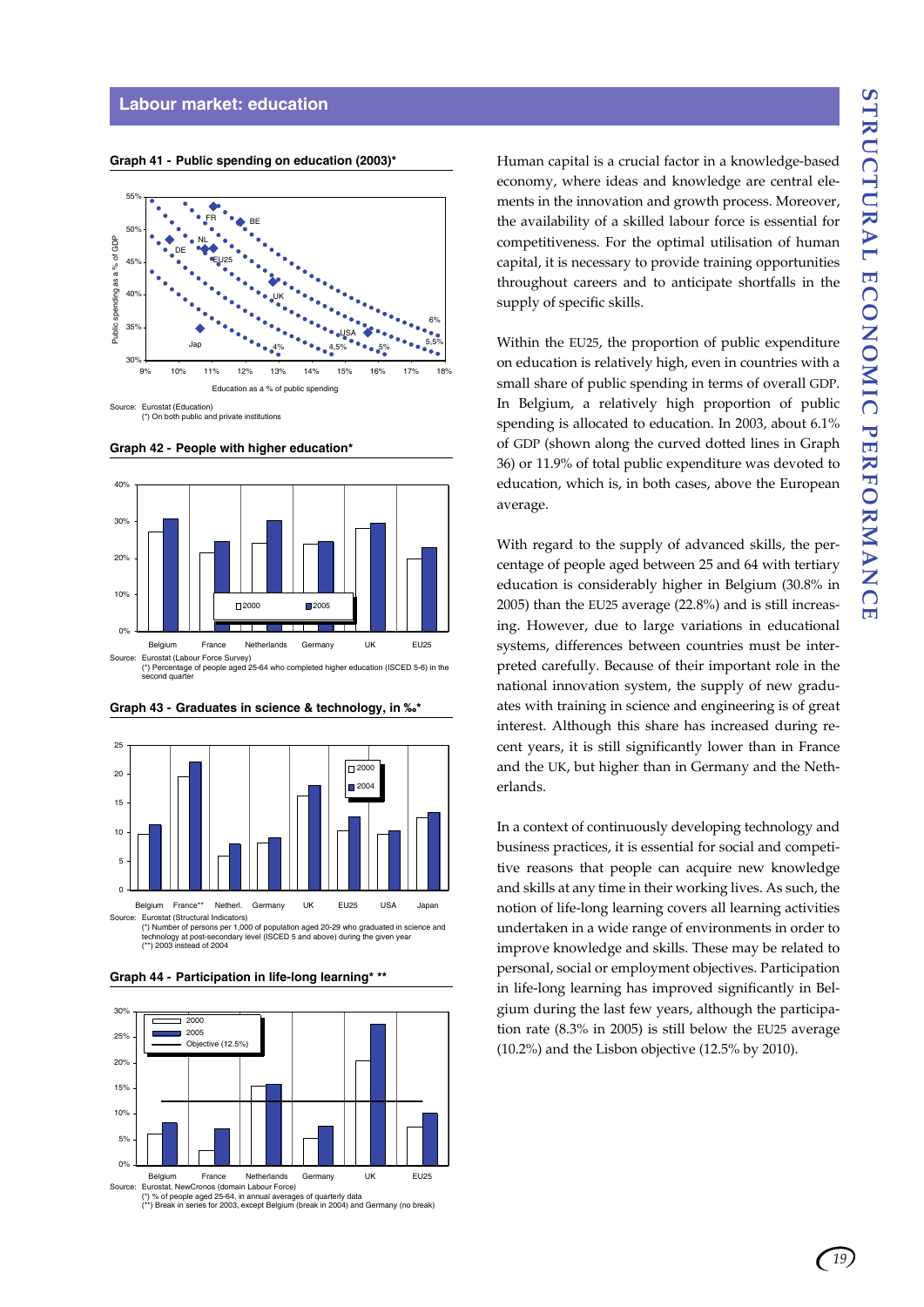The Lisbon Strategy has been launched by the European Council to promote long-term economic growth under the conditions of sufficient social and environmental protection. It builds on three pillars: the macroeconomic, the microeconomic and the labour market pillar. In this planning paper the microeconomic pillar and its implementation in Belgium is reviewed. The paper consists of four chapters, each covering a specific theme that concerns the microeconomic pillar.

The first chapter presents the general framework and implementation in Belgium. The basic issue is the prevailing growth differential between the EU and the US, which has on average been 0.7%-point to the advantage of the US during the first half of the present decade and even 1.2%-points during the second half of the past decade. An essential factor behind the growth differential is the differential of productivity growth. By applying Solow and endogenous growth models, the chapter illustrates the importance of knowledge and capital accumulation as factors for productivity growth.

The Lisbon Strategy was introduced in 2000 to provide a solution to that issue. A brief history and an overview of the priorities are given. As of the 2005 renewal of the strategy, the Member States state clear priorities in triannual National Reform Programmes (NRP) and report annually on their implementation. The chapter summarises the implementation of the renewed strategy in Belgium, and the evaluation that the European Commission (EC) has made of the first Belgian NRP. The EC was positive about the priorities and coherence in the NRP, but noted that information on the budgetary impact was lacking. Furthermore, it demanded more coordination between the federal and regional levels and more parliamentary involvement.

The second chapter discusses knowledge, as embodied in innovation, as a factor for productivity growth. Modern innovation theory considers the innovation system as a complex framework of poles of competence that are built up of interacting actors who drive innovation. The functioning of that innovation system depends crucially on the quality of intellectual property rights protection, regulation, standardisation, competition and financing. Moreover, investment in innovation may not be at its most efficient level because of market failures, such as externalities, uncertainty and non-divisibility. These market failures justify government intervention.

European R&D expenditures, as a percentage of GDP, are indeed below the US and Japanese, while the Chinese are strongly catching up. In Belgium, R&D is at about the same level as the EU average. For most other indicators of innovation, Belgium underperforms the EU average. The chapter thus ends with a summary of the present intervention at both the EU and the Belgian levels. At the EU level, the recent evolution of innovation strategy is given. At the Belgian level, the roles of the federal and regional governments are explained and the innovation measures from the NRP are summed up.

The third chapter discusses capital accumulation, as embodied in investments, as a factor for productivity growth. The focus of the chapter is on entrepreneurship, and based on the ideas of Schumpeter. An important determinant of economic growth is the phenomenon of creative destruction whereby entrepreneurs replace old parts of the economic structure with new and innovative ones. Hence, there is an important role for entrepreneurs, and in particular SMEs. It has, for example, been shown that in both the US and the EU the smallest and youngest businesses are the driving force behind employment creation.

SMEs, however, may face hurdles that deter potential entrepreneurs from starting up a business. These hurdles lie in the fields of, for example, social and fiscal regulation, availability of qualified employees, and access to capital. There is a role for government in removing the hurdles. The chapter thus ends with an overview of the present policies for stimulating entrepreneurship, at both the EU and Belgian levels. At the EU level, the recent evolution of the strategy for entrepreneurship is given. At the Belgian level, the measures adopted in the NRP are summarised.

The fourth chapter deals with the specific case of network industry reform. Network industries are important for the Lisbon Strategy because they convey persons, goods and information, which is essential for a modern and competitive economy. However, their production may not be at its most efficient level because of market failures, such as externalities and natural monopolies. In the past, intervention consisted of the creation of reserved monopolies at the national level. This did, however, not guarantee efficiency too and was not consistent with the internal market. Therefore, Member States and the EU started to reform the network industries' market structures.

*20*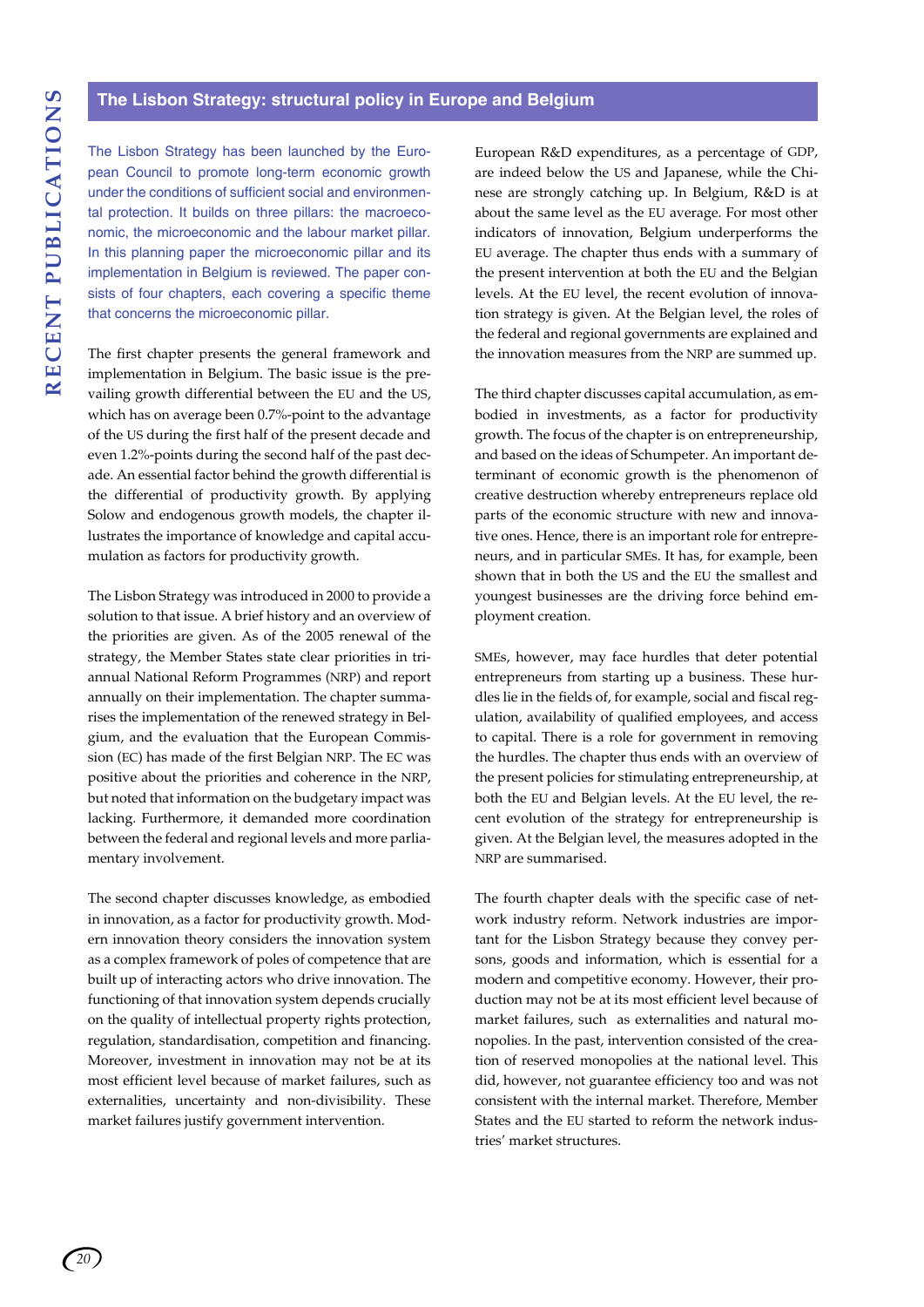Conditions for effective reform are: independence among the segments of the production chain; regulation of network entry; monitoring of dominant market positions; and safeguarding of public and universal services. Furthermore, privatisation and a stepwise reform may be useful to create a level playing field. Based on these conditions the chapter reviews the reform of the Belgian telecommunications, electricity, gas, postal and railway industries. It summarises the developments since 1990

and discusses to what extent the present state of reform fulfils the conditions for effective reform.

*"Economisch structuurbeleid: de Lissabonagenda", "Politique économique structurelle: l'agenda de Lisbonne", B. Biatour, J. Fiers, C. Kegels, B. Michel, J. van der Linden, J. Verlinden, Planning Paper 101, September 2006.*

# **Simulating the impact of the pension bonus on the financial implications of working longer**

In 2005, the federal government presented the 'Generation Pact', containing a number of measures designed to strengthen the financial sustainability of the Belgian system of social security in the light of demographic ageing. One of these measures, the introduction of a pension bonus, is designed to encourage older workers to postpone retirement. This working paper discusses the effect of this bonus on the financial consequences of retirement simulated for four fictitious older workers, representing various types of workers.

A pension bonus is introduced in the first-pillar old-age pension system for private sector employees and that of the self-employed, granting them an additional pension benefit of EUR 2 per working day that they continue to work after reaching the age of 62. The minimum benefit itself is not increased by the bonus.

The option-value approach to the retirement decision assumes that rational individuals look beyond what benefit they will get immediately after retirement, but instead consider their full stream of potential discounted future earnings and pension benefits. The individual considers the gains and losses pertaining to every year that he or she could retire. The Micro Economic Pension model MEP simulates these gains and losses by applying pension rules and fiscal regulations to a fictitious individual representing a male or female white- or blue-collar employee. It allows for the simulation of specific changes of these rules on pension wealth, which is the sum of total discounted future pension benefits. The results indicate whether or not these changes will encourage older workers to postpone retirement.

The introduction of the bonus changes the results from the retirement age of 63 onwards. A first and obvious result is that the replacement rate of older workers gradually increases as a result of the bonus. Without the introduction of the bonus, there is a positive balance of gains (extra earnings) and losses (a loss in pension wealth) associated with postponing retirement by one year. The introduction of the bonus reinforces this positive balance. Finally, the implicit tax on working longer, which is the ratio of the loss in pension wealth over the extra earnings, decreases considerably. A first conclusion, therefore, is that the introduction of the pension bonus might effectively decrease the implicit tax on working longer.

However, the paper also suggests that there are important differences between the fictitious individuals representing various types of workers. The proportional effect of the pension bonus is strongest for the female white-collar worker, followed by the male blue-collar worker. Finally, the effect is the smallest for the male white-collar worker. Overall, it seems that the decreasing effect of the introduction of the pension bonus on the implicit cost of retirement of white-collar women is higher than that for men. This can be explained by the higher life expectancy of women relative to men. The greater effect of the pension bonus for a typical male blue-collar worker than for his male white-collar colleague can be explained by the fact that the benefit is a lump sum.

The paper describes the simulation results for the female blue-collar worker in more detail, as these are to the largest part determined by a nonlinearity caused by the interaction between the minimum pension benefit and the bonus. It should be remembered that the minimum pension benefit itself is not increased by the bonus. So, any individual whose pension-benefit-plus-bonus is lower than the minimum pension benefit will see his or her pension benefit being scaled upwards to this minimum level, and the effect of the bonus will be absent. The minimum pension benefit introduces a pivotal effect of the bonus. If the pension plus the bonus is below the minimum pension benefit, then the implementation of the bonus will have no effect. If, on the other hand, the pension before the bonus is equal to the minimum pension benefit, the implementation of the bonus will have a full effect on the financial consequences of postponing retirement. In between, there is a small bandwidth where the bonus will have a partial effect. A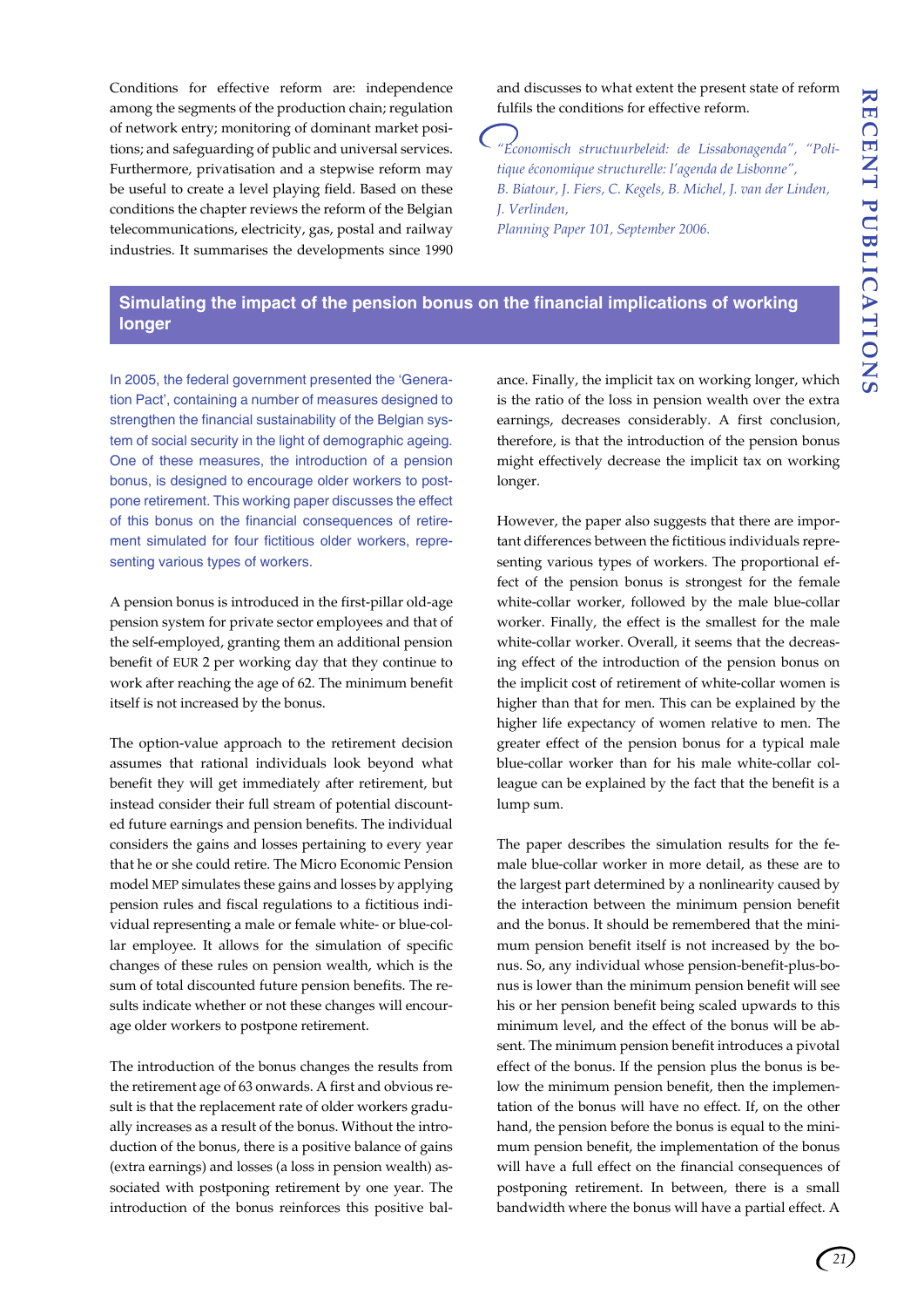very small change in income or in bonus can, in this nonlinear case, have a large effect on the financial consequences of retirement, and therefore on the simulation results. This is especially so for female blue-collar workers, as it is obvious to assume that they have the highest probability of finding themselves in this situation, and their high life expectancy increases the effect of these small changes in income or bonus on the results of the simulation.

*"De pensioenbonus in de werknemersregeling: simulatie met het model MEP", G. Dekkers, Working Paper 11-06, November 2006.*

# **Impact of vocational training for the unemployed on employment duration**

This paper examines the impact of publicly funded vocational training for the unemployed on the duration of employment spells. It uses anonymous, longitudinal micro-information about people on unemployment benefits. The paper borrows heavily from statistical techniques traditionally used in survival analysis and proposes a method to correct for non-observed heterogeneity through the historic employment record of the individuals sampled. It finds that vocational training significantly enhances the length of employment spells.

Vocational training for the unemployed may be considered as an important part of active labour market policies, aiming at durable integration of unemployed people in the labour market. By statistically estimating the impact of vocational training on employment spells, this paper contributes to the debate on the effectiveness of this policy measure.

The data for the research have been supplied by the national unemployment agency (RVA/ONEm). Longitudinal information at micro-level is available for all people on RVA/ONEm benefits (unemployment and other) for the period from January 2001 to December 2005. Apart from the detailed benefits history of each individual, the data also contain information about a number of socio-economic characteristics of each of the individuals involved (age, gender, educational attainment level, etc.). Based on some simplifying assumptions, the entire labour market history may be charted of all people transiting through the RVA/ONEm database at any one time during the observation period. This provides all the empirical building blocks needed to conduct the research.

As usual in this type of micro-research, the impact of the policy under consideration is measured by comparing the performance of the target group to that of a control group. Fortunately, the data allow performance to be measured in terms of employment spells rather than job spells: the former are not interrupted by a mere switch of employers. Nevertheless, a number of important methodological challenges had to be dealt with. First, since the observation period is limited in time, 'censored observations' for employment spells emerge. Second, since the policy measure is non-experimental in nature, 'selection bias' may occur in one of its multiple guises if, for any reason, the participants in the programme are a-typical with respect to the entire population.

Censored observations have been handled in this paper by means of statistical techniques that are standard in survival analysis. Selection bias has been countered by a careful draw of the control group. Notably, the control group has been matched as closely as possible to the target group, not only with respect to all directly observable characteristics (gender, age, educational level, time of initiation of employment spell), but also with respect to the distribution of 'intrinsic qualities' within the target group. The 'intrinsic quality on the labour market' of any individual is determined on the basis of his/her past employment record and aims at capturing the remaining - not directly observed - heterogeneity across individuals with respect to employment spells. As an important side-conclusion, it may be inferred from the results of this procedure that, on average, the intrinsic quality of the programme participants is significantly higher than that of the total population.

The paper finds a significantly positive effect of vocational training on the duration of employment spells, in contrast to previous empirical research that measured labour market performance in terms of job spells rather than employment spells. Technically, employment spells in target and control groups have been compared by means of a proportional hazard model, the measured hazard ratio of the programme participants amounting to 0.79 and situated in the range between 0.76 and 0.82 at a 95% confidence interval. More specifically, this means that, for those still employed at the beginning of each month, the probability of losing employment during that month is about 20% less in the target group.

No indication has been found of a differentiated impact of vocational training according to age, gender or educational level, but the impact does seem to be differentiated according to the level of intrinsic quality.

*"Effect van beroepsopleidingen voor werklozen op de tewerkstellingsduur", V. Bresseleers, Working Paper 12-06, November 2006.*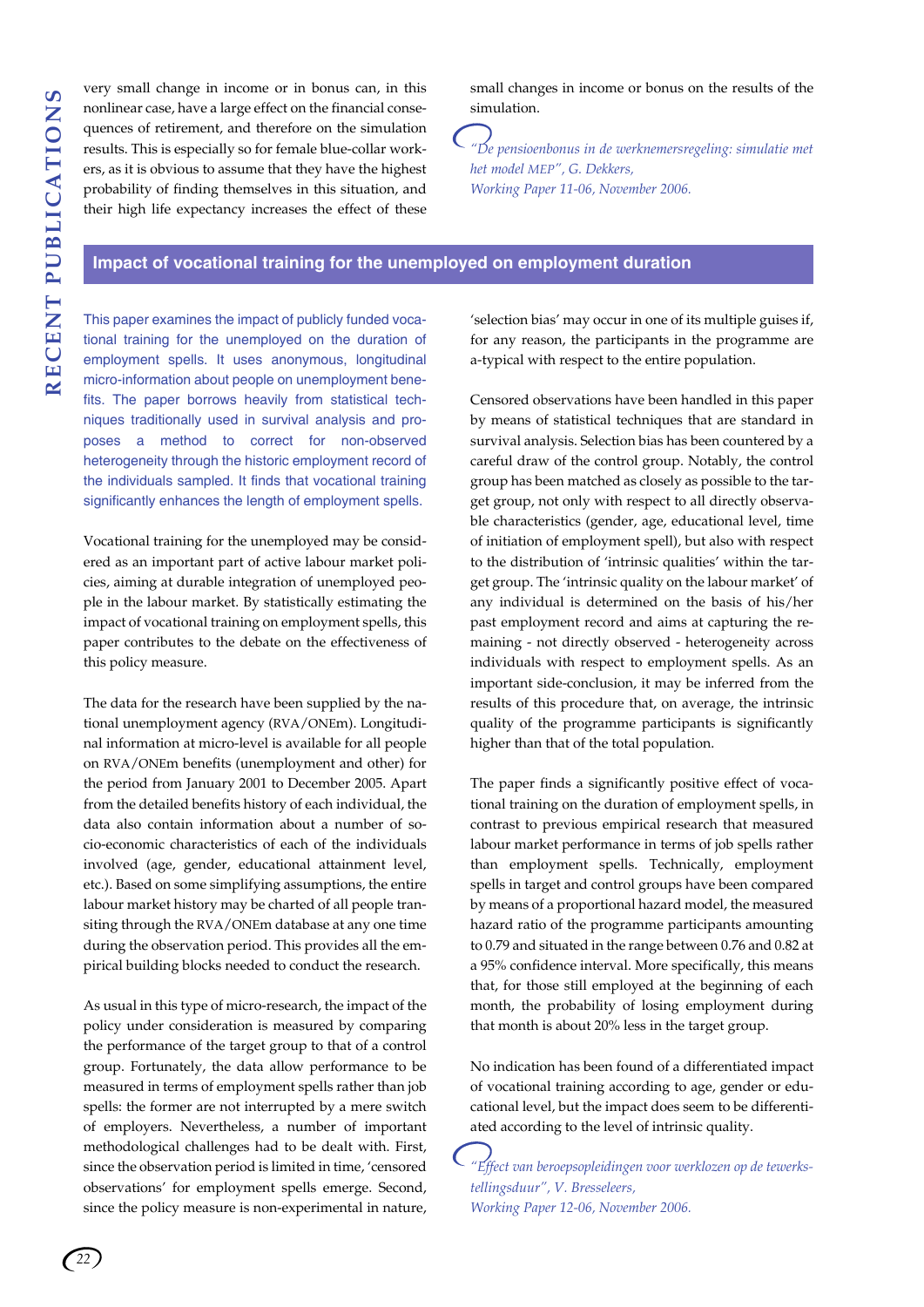# **Qualitative employment data for Belgium, a SAM-approach for the period 1999-2005**

This working paper describes the methodology used to subdivide the number of employed persons (both employees and self-employed workers) in the national accounts by gender, age class, labour type and educational attainment at a detailed industry level.

The construction of this qualitative employment database, which covers the period 1999-2005, is a first step in the compilation of a Social Accounting Matrix (SAM) for Belgium. A SAM is an extension of national accounts. It typically focuses on the role of people in the economy, which may be reflected by, among other things, extra breakdowns of the household sector and a disaggregated representation of labour markets (i.e. distinguishing various categories of employed persons).

The approach followed for this qualitative breakdown of employment data is guided by three principles. The first principle is consistency with national accounts data and its methodology. The version of the national accounts that is referred to in this working paper is the one published in November 2006. Secondly, the method and data chosen should allow the production of results for several consecutive years and, thirdly, the method should be applicable at a detailed industry level. Due to limited data availability, these targets are clearly ambitious. It is, for instance, not straightforward to provide both a high level of industry detail and a reliable view of evolution over time.

Although mostly the same administrative data were used as in the national accounts (except for the breakdown by educational level), a series of major and minor adjustments that are typically performed in the national accounts often make it difficult to break down the national accounts totals.

Employees were subdivided by gender and by up to 11 age classes with a distinction between white-collar, blue-collar and public sector workers. These breakdowns are based on firm-level administrative databases from different social security institutions. To guarantee the coherence with national accounts, firms were allocated to the same industries as in the national accounts.

While administrative totals are the basis for the total distribution over age class and gender for the self employed, the industry-level detail on gender and age class was based on Labour Force Survey (LFS) data.

In line with their special treatment in the national accounts, several groups of employees (e.g. students, household workers and temporary workers) and self-employed workers (e.g. firm administrators) have been dealt with in a way appropriate to them.

LFS data were also the basis for the breakdown of employees and self-employed workers into six educational attainment levels by industry. As the LFS only represents 1% of workers, the distribution by industry of educational attainment levels as well as distribution over age classes and gender for the self employed was estimated using ordered and nested logit regression techniques applied to individual LFS data. The purpose of these regression techniques is twofold: to increase the robustness of the LFS data at a detailed industry level and to smooth the development over time by eliminating undesirable noise from the survey data. The final results for the educational attainment levels are obtained by weighing the regression results by the number of workers per gender, labour type and age class generated for each industry using administrative data. Compared to the LFS data, the SAM contains more blue-collar workers and more workers aged under 30 years. With blue-collar workers less and younger workers more highly schooled, both differences had a (partly) offsetting effect on the overall educational attainment level of workers.

*"Kwalitatieve werkgelegenheidsdata voor België, een SAM-aanpak voor de periode 1999-2005", V. Bresseleers, K. Hendrickx, B. Hertveldt, B. Van den Cruyce, J. Wera, Working Paper 13-06, December 2006.*

# **Other Recent Publications**

The NIME Economic Outlook for the World Economy, August 2006

"A Medium-Term Outlook for the World Economy 2006-2012 - Focus: A Stochastic Appraisal of the NIME Outlook for the World Economy"

Working Paper 10-06, September 2006 "Network Industry Reform in Belgium: Macroeconometric versus General-Equilibrium Analyses", J. van der Linden